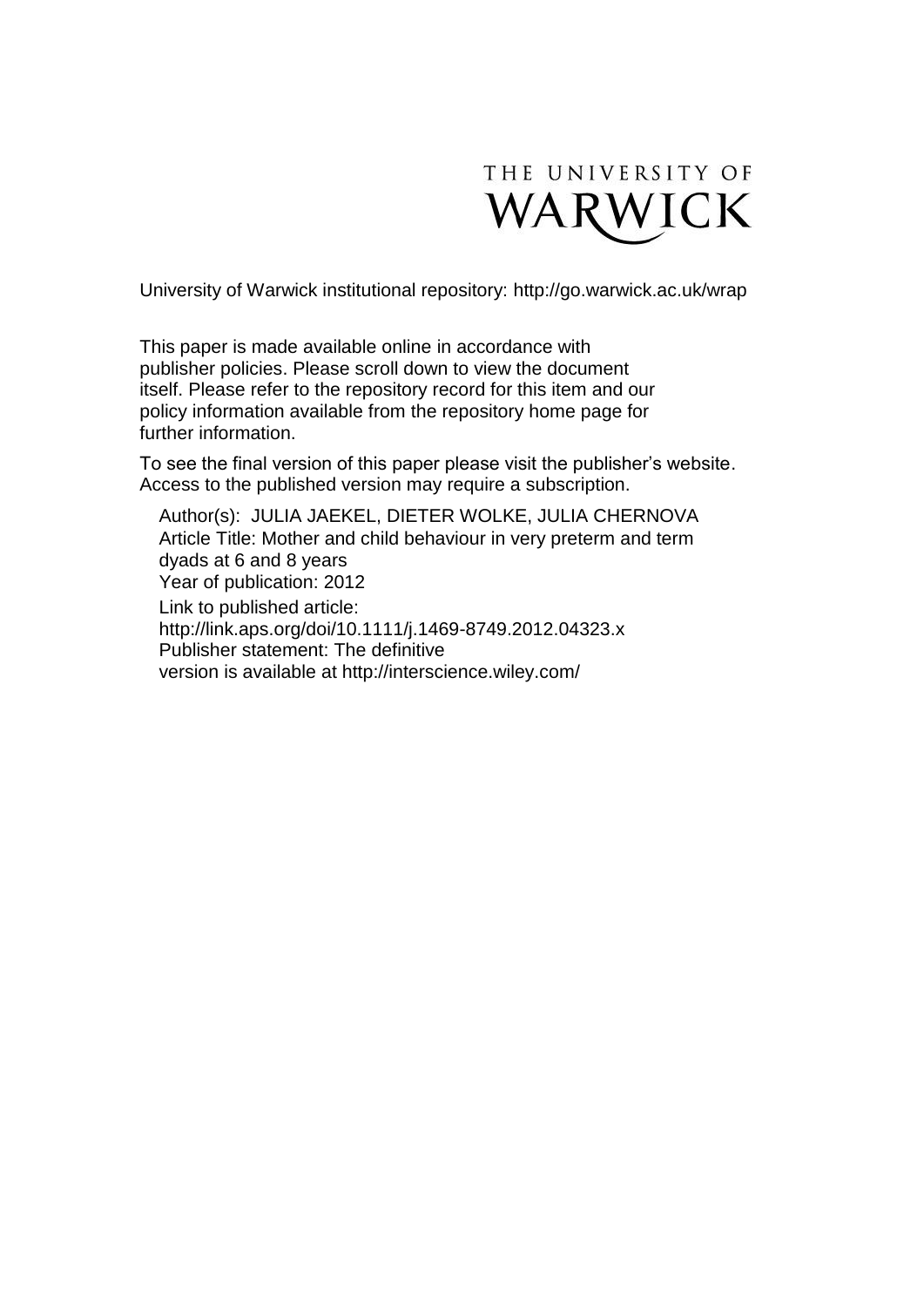# **Mother and child behaviour in very preterm and fullterm dyads at 6;3 and 8;5 years**

Julia Jaekel, Dieter Wolke, and Yulia Chernova

Department of Psychology and Division of Mental Health and Wellbeing (Warwick Medical School), University of Warwick, UK

Number of words in the abstract: 200 Number of words in the text: 3240 Number of tables: 4 Number of figures: 0 Number of supplementary materials (appendices): 5

Corresponding author:

Dieter Wolke Professor of Developmental Psychology and Individual Differences Department of Psychology and Division of Mental Health and Wellbeing, Warwick Medical School The University of Warwick UK-Coventry CV4 7AL Fax: +44 (0)24 7652 4225 Tel.: +44 (0)24 7652 3537 D.Wolke@warwick.ac.uk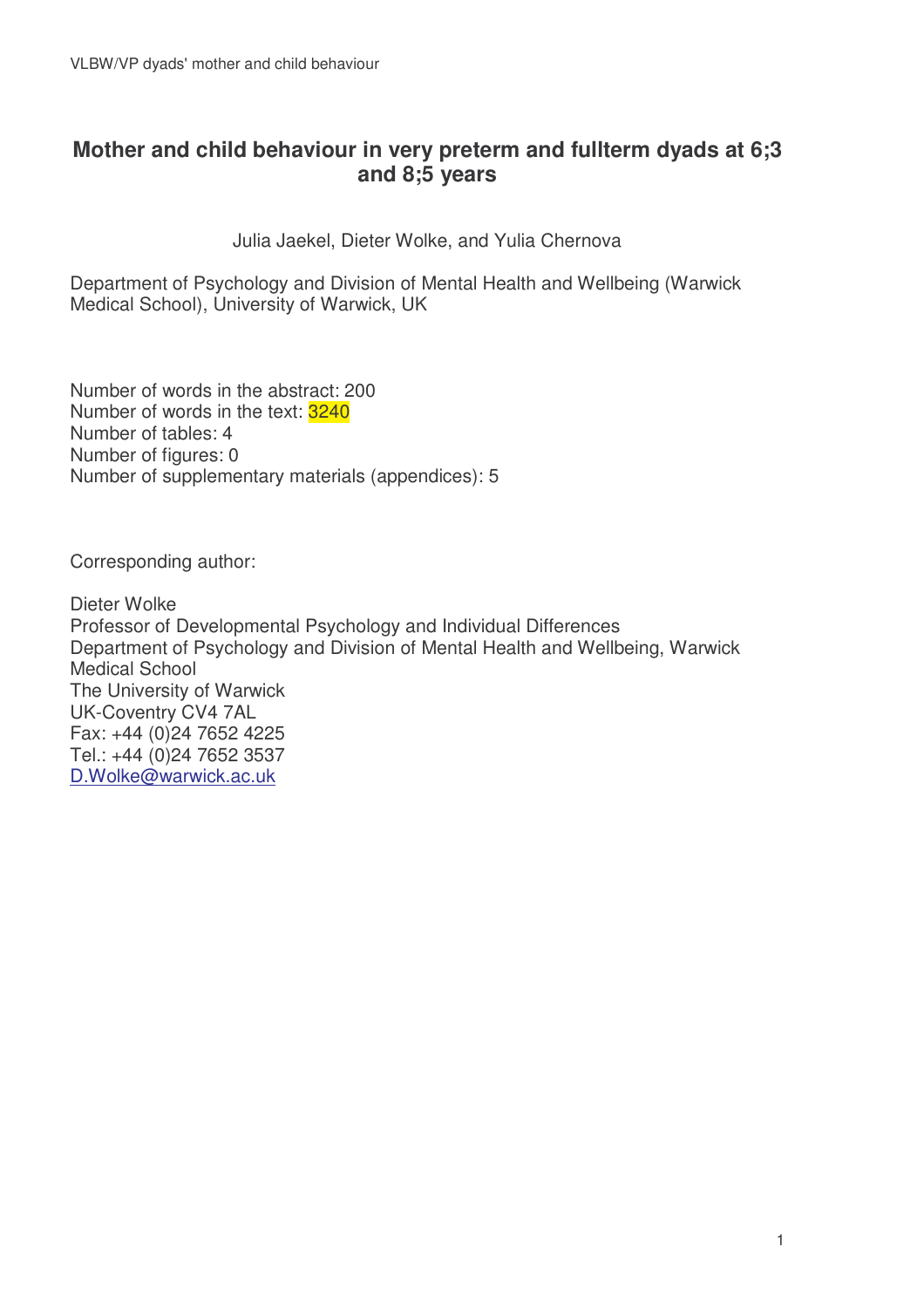# **Abstract**

**Aim**. Mothers of very preterm children have been reported to behave less sensitive and more controlling. It is unknown whether this is the result of maternal factors or due to maternal adaptation to children's cognitive problems.

**Method**. In a geographically defined prospective whole-population sample of very preterm (<32 weeks gestation) or very low birth weight children (<1500 g birth weight; VLBW/VP; *n* =267, 124 females, 143 males) and their fullterm controls (*n* =298, 146 females, 152 males) in Germany, mother-child interactions were videotaped during a play situation and analysed with a standardized coding system at 6;3 and 8;5 years. **Results**. At both 6;3 and 8;5 years, VLBW/VP children were less task persistent and socially active (*p* <0.001) whereas their mothers behaved less sensitive and more controlling compared to fullterm mother-child dyads (*p* <0.001). Cross-sectional group differences in maternal behaviour remained when scores where adjusted for social factors but disappeared once adjusted for child IQ. High maternal sensitivity predicted higher task persistence ( $p < 0.001$ ), in particular in those children with cognitive problems.

**Interpretation**. Mothers of VLBW/VP children adapt their behaviour to their children's level of cognitive functioning. High maternal sensitivity is particularly beneficial for task persistence in children with cognitive deficits.

**Running head**: VLBW/VP dyads' mother and child behaviour

## **What this paper adds**

• Mothers of VLBW/VP children are not in general less sensitive or more controlling than those of fullterm children, but adapt their behaviour to their children's cognitive level of functioning.

• High maternal sensitivity is particularly beneficial to improve task persistence in children with mild to severe cognitive deficits.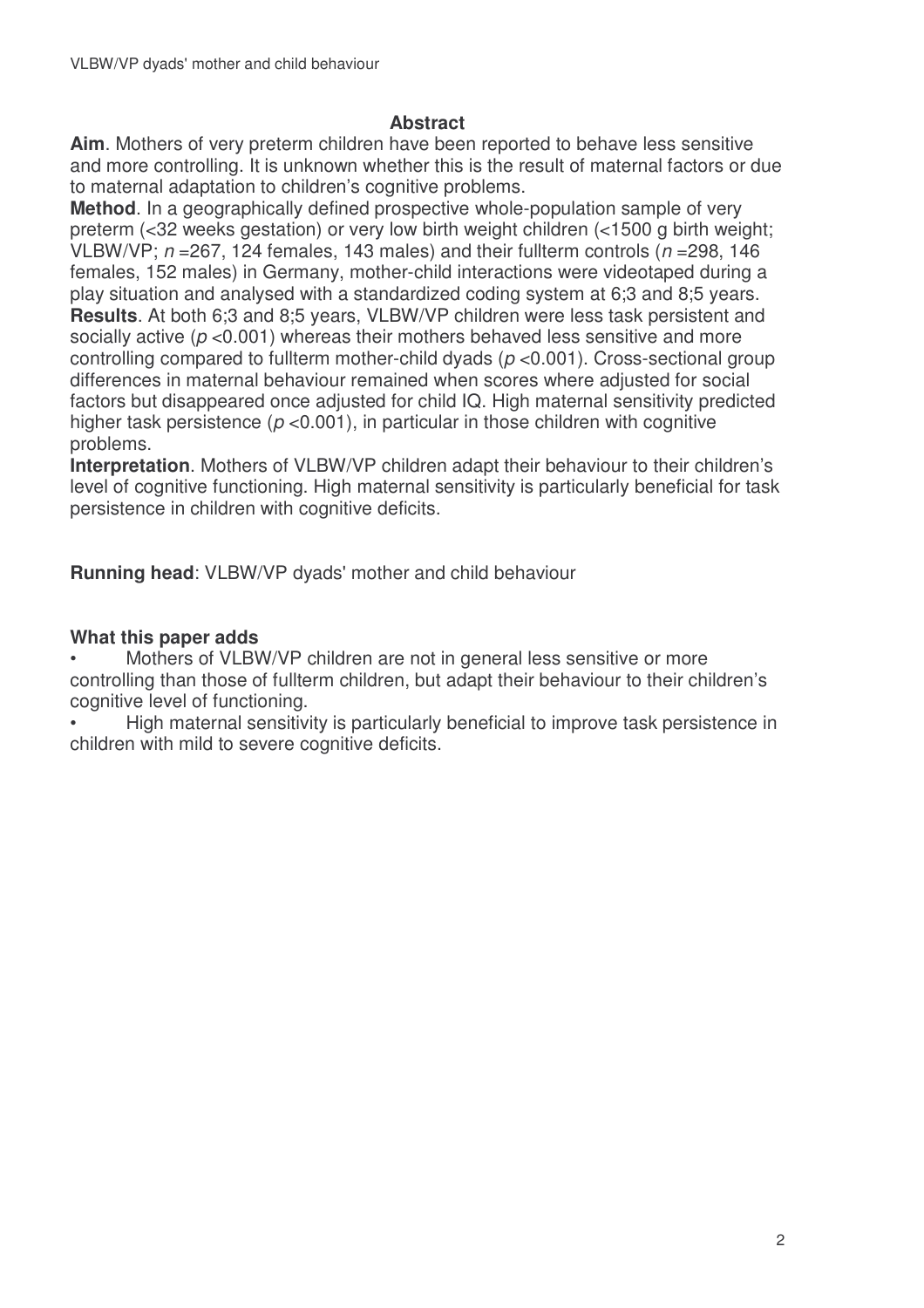Very preterm children are at increased risk for a range of neuro-developmental, cognitive, behavioural and social problems. <sup>1</sup> Consistent differences between fullterm and preterm mother-infant dyads have been reported, with preterm infants being described as more compliant and less active<sup>2</sup> and their mothers as less sensitive and more controlling.<sup>34</sup> The differences are usually attributed to stress<sup>4</sup> and increased social disadvantage<sup>5</sup> associated with preterm birth. However, a recent study suggests that preterm children's poor attention abilities negatively influence their active involvement in social interactions. 6

Child social competence and self-regulation increase with age and are affected by maternal behaviour.<sup>78</sup> However, it is not known whether the often observed lower sensitivity and higher control of very preterm children's mothers are the result of maternal factors,<sup>9</sup> or due to VLBW/VP children's higher rates of behaviour difficulties ranging from ADHD and autism spectrum disorders to cognitive and peer problems.<sup>10</sup> <sup>11</sup> Depending on their level of cognitive functioning, VLBW/VP children may require different levels of mother-child synchrony than healthy fullterm children.<sup>12</sup>

Maternal sensitivity and control are moderately negatively related and reflect two separate dimensions of parenting behaviour.<sup>13</sup> Intuitively, mothers of preterm children may provide more control to scaffold interactions with their children.<sup>14</sup> Scaffolding takes place through explicit verbal direction and enables young children to sustain their focus of attention and accomplish challenging goals.<sup>15 16</sup> However, it should decrease with increasing competence and self-regulation of the normally developing child.<sup>7</sup> Conversely, for children with developmental delays or learning disabilities more controlling maternal behaviour has been reported throughout childhood.<sup>17</sup> On the other hand, there is evidence that increased maternal sensitivity may be beneficial for preterm infants' development.<sup>2</sup> It has been suggested that children's characteristics and levels of functioning may result in differential susceptibility to parenting behaviour.<sup>18 19</sup> Accordingly, children with persistent cognitive deficits may benefit from increased maternal sensitivity and verbal control to regulate their behaviour but this has not been studied prospectively so far*.*

The present study investigated the quality of mother and child behaviour at 6;3 and 8;5 years of age in VLBW/VP and fullterm dyads and addressed the following questions: Are VLBW/VP compared to fullterm control children less persistent and socially active? Are mothers of VLBW/VP children less sensitive and more verbally controlling, and are VLBW/VP mother-child interactions less harmonious? Are crosssectional differences in maternal and child behaviour between VLBW/VP and fullterm dyads explained by maternal social factors or child IQ? Does increased maternal sensitivity or verbal control promote task persistence in children with cognitive deficits?

#### *Participants*

#### **Method**

The data were collected as part of a prospective and geographically defined whole population study in South Germany, the Bavarian Longitudinal Study.<sup>20</sup>

*Very Low Birth Weight (VLBW) and/or Very Preterm (VP) Children.* Of 70600 children born in South Bavaria during a 15-month period in 1985/86, 682 were VLBW (birth weight < 1500 g) or VP infants (< 32 weeks gestation), or both. Of these VLBW/VP children, 173 died during the initial hospitalization and seven died during the first six years of life. Seven parents did not give written consent to participate and 47 parents and their children were non-German speakers (i.e. the parents did not speak German and children scored <-2 SD on German language tests). These mother-child dyads were excluded from the study as their verbal behaviour could not be coded and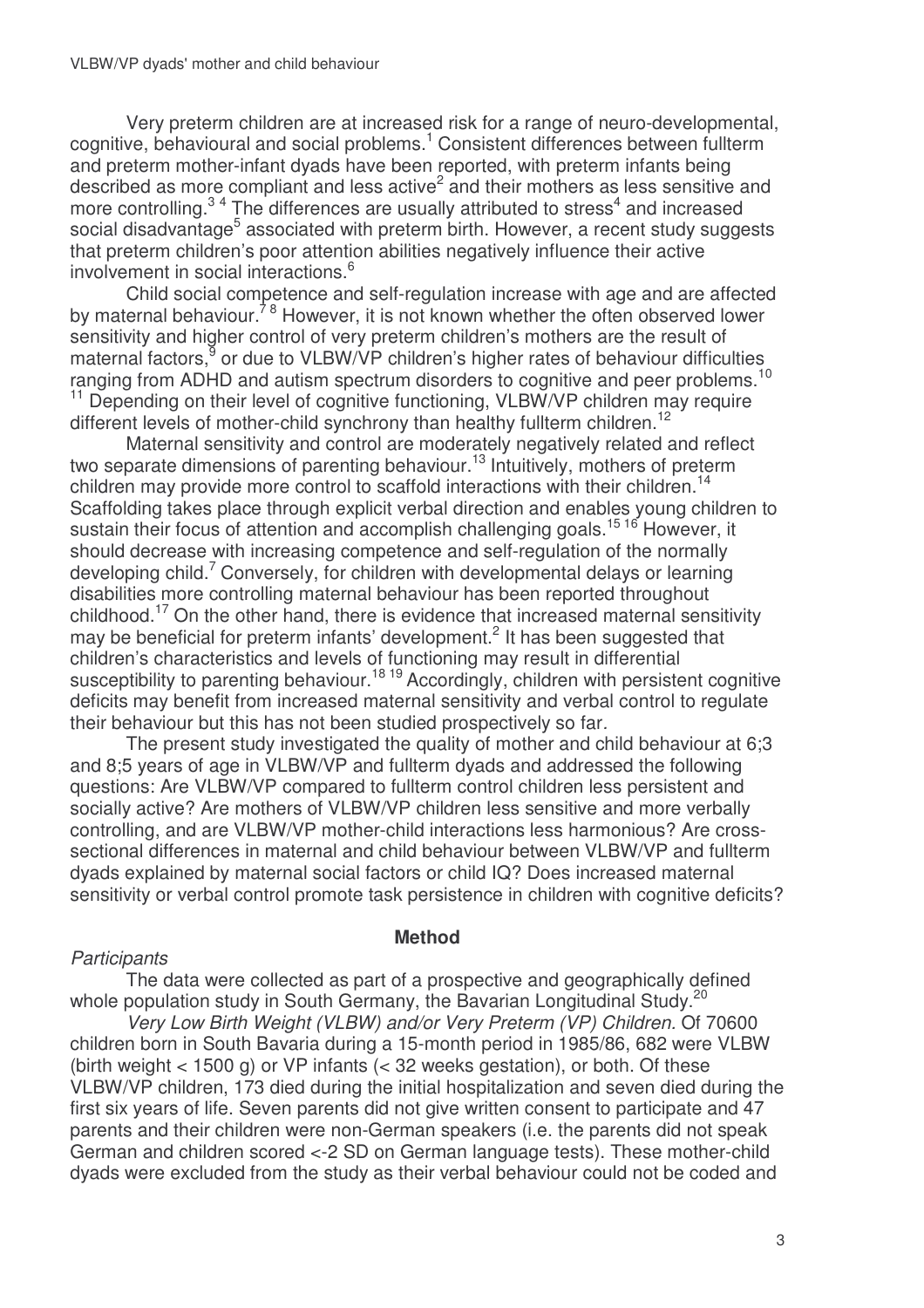cognitive assessments not administered. Of the 448 VLBW/VP survivors eligible for inclusion, 338 (75%) and 313 (70%) participated at the 6;3 and 8;5 year assessment, respectively; 267 (60%) participated at all three measurement points, i.e. neonatal, 6;3 and 8;5 years of age, and only these cases were included in the analysis. A comparison of these children with those who dropped out during the course of the study showed no differences in biological, medical, and social variables (please see Appendix 1).

*Control group*. Of 916 potential controls (>36 weeks gestation; normal postnatal care) identified at birth from the same hospitals in Bavaria<sup>20</sup>, 350 survivors were selected to be similar regarding the overall distribution of child gender, family socioeconomic status (SES), and maternal age of the VLBW/VP group. 342 (92%) and 320 (91%) attended at 6;3 and 8;5 years, respectively, and 298 children (85%) participated across the three time points.

### *Procedure*

Details of pre-, peri-, and neonatal data have been described elsewhere<sup>20</sup> and are only briefly outlined here. Participating parents were approached within 48 hours of the infant's hospital admission and were included in the study once they had given written informed consent to participate. Ethical approval was obtained from the University of Munich Children's Hospital Ethics Committee.

### *Measures*

*Gestation and Birth Weight.* Gestational age was determined from maternal reports of the last menstrual period and serial ultrasounds during pregnancy. When the estimates of these two differed by more than two weeks, postnatal Dubowitz examination results were used. Birth weight was documented in the birth records.

*Cognitive Assessment.* At 6;3 years, children's intelligence was assessed with the German version of the Kaufman Assessment Battery for Children, K-ABC Mental Processing Composite (MPC). The MPC is the total of the Sequential (3 subtests) and Simultaneous (5 subtests) Processing Scales.<sup>21</sup> Reliability is good (.83-.98, split-half method) and construct validity is high (e.g. correlation of .70 with the WISC-R total score). All cognitive assessments were carried out by trained assistant psychologists who were blind to VLBW/VP and fullterm child groups.

*Family Social Factors.* Social information was obtained by structured interviews within the first 10 days of the infant's life. Maternal education was entered into 11 categories (min.: *1 = no educational qualification* to max.:*11 = doctoral degree*). Family adversity after birth was determined by eight psychosocial variables as a composite index score (FAI; 1. mother < 20 years, 2. Over-crowding: family living space < 15m²/person, 3. parent without completed educational qualifications, 4. single parent, 5. > 4 children in family, 6. child in foster care, 7. no back-up in case of emergency, 8. Parent mental health problems; each item scored yes = 1, no = 0).<sup>22</sup> Family socioeconomic status (SES) was entered into 3 categories (low, middle, high) and place of living was coded as  $1 =$  urban (city) or  $2 =$  rural.

*Assessment of Mother-Child-Interactions with the Etch-a-Sketch (AMCIES) at 6;3 (T1) and 8;5 years (T2).*Dyadic mother-child interactions were observed in a task which simulates a homework situation before children began elementary school and again after two years of schooling. At the time of the six-year assessment, 94% of the children were still in kindergarten, and 6% had less than three months of schooling.<sup>20</sup>

At both 6;3 and 8;5 years participants were recorded during a standardized play situation using an Etch-a-Sketch, a toy that allows to produce pictures by means of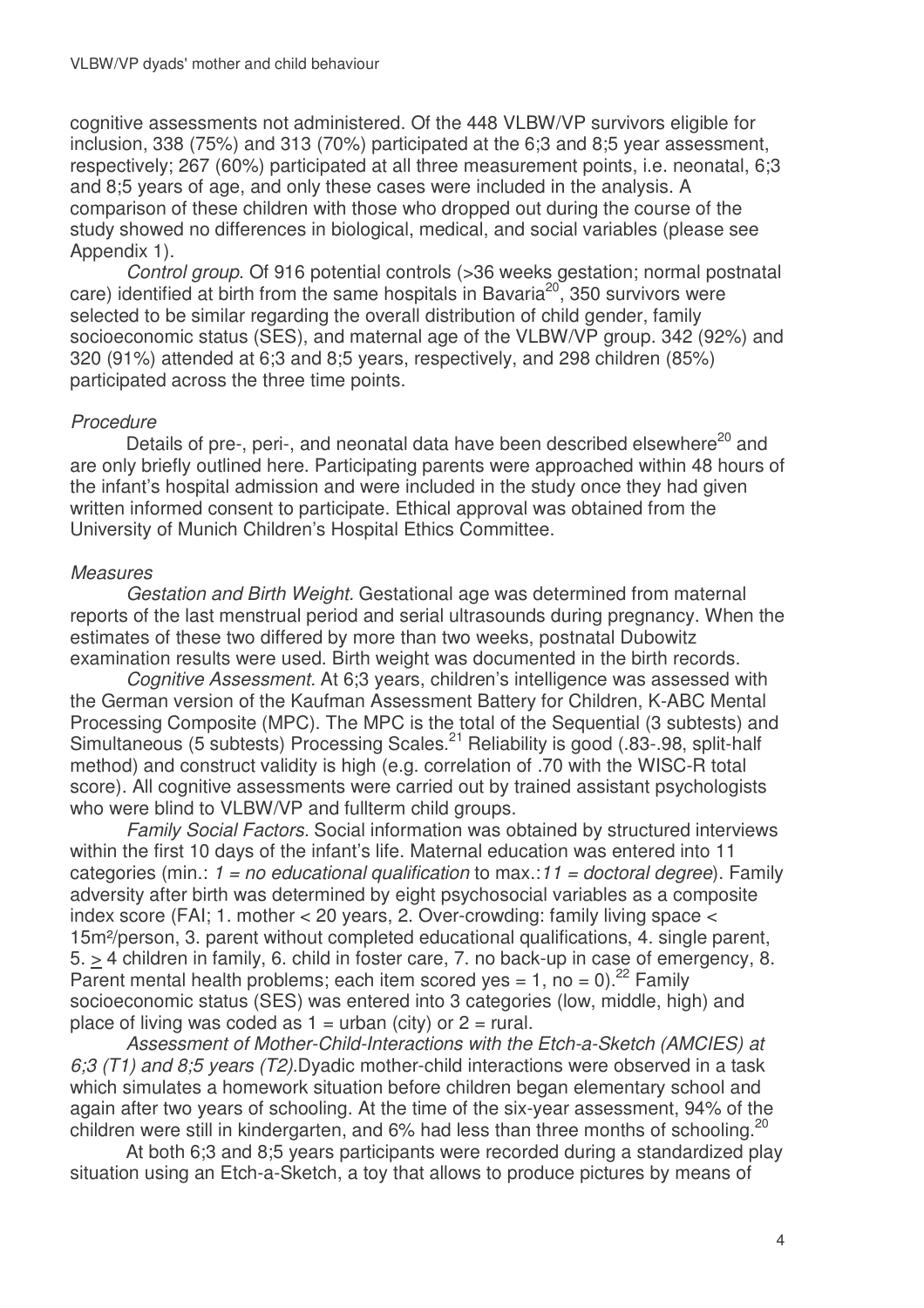two buttons, one that draws horizontal lines and one that draws vertical lines. The instruction was that the mother should use one button and the child the other button, thus both had to work together to copy the template (see Appendix 2). The use of different buttons by mother or child was counter-balanced across dyads and groups. If after 12 minutes there was no complete picture, the session was stopped. Individual sessions took place in quiet, specially equipped, and dedicated assessment rooms with appropriate lighting. They were videotaped and evaluated afterwards by two independent experienced raters (psychologists) who were blind to group and family characteristics.

*Coding.* Mother and child behaviour was analysed with a standardized coding system, the "Assessment of Mother-Child-Interaction with the Etch-a-Sketch (AMCIES)". <sup>23</sup> <sup>24</sup> Rating scales consisted of 6 subscales for the mother, 5 subscales for the child, and 2 subscales for mother-child joint behaviour (for a detailed description see Appendix 3) of established inter-rater reliability (*Kappa*) previously reported between .76 and .89.<sup>23</sup>

Guided by principal component analysis, we reduced nine of the 13 subscales to three index scales: 1. Maternal Sensitivity (incorporating the subscales sensitivity, non-verbal control, and criticism; T1: Cronbach's  $\alpha = .56$ ; T2:  $\alpha = .60$ ), 2. Maternal Verbal Control (incorporating the subscales maternal verbal control and joint control of the session; T1:  $\alpha = .52$ ; T2:  $\alpha = .80$ ), and 3. Harmony (incorporating the subscales maternal and child dissatisfaction and emotional tone, and joint harmony of the session; T1:  $\alpha = .80$ ; T2:  $\alpha = .76$ ). The remaining child behaviour scales correlated poorly with each other and could not be summarized into clusters. Thus the scores in the subscales Child Task Persistence (a measure of attention span), Child Social Interactions with the mother, and overall Physical Activity are reported separately.

*Inter-rater reliability.* At 6;3 years, inter-rater reliabilities were computed for 12 videotapes of mother-child interactions. By using a one-way (absolute agreement) model, 25 intra-class correlation coefficients (*ICC*) for single scores were calculated and revealed ICCs of .92 for Maternal Sensitivity, .74 for Maternal Verbal Control, and .72 for Harmony, respectively. *ICCs* of the child behaviour scales ranged from .69 to .73. At 8;5 years, *ICCs* were computed for 16 videotapes of mother-child interactions and were .75 for Maternal Sensitivity, .84 for Maternal Verbal Control, .86 for Harmony, and .48 to .75 for child behaviour scales, respectively (please see Appendix 4).

# *Statistical Analyses*

Data were analysed with SPSS 19.0<sup>26</sup> and Stata<sup>27</sup>. Comparisons between VLBW/VP and full term children for descriptive variables were carried out with Student's t-test, Mann-Whitney U-test, or Chi-Square test depending on distribution characteristics of variables. Cross-sectional mean differences in AMCIES mother and child scales were compared with Student's t-tests and then repeated adjusting in Model 1 for social factors assessed at birth, and in Model 2 additionally adjusting for child IQ assessed at 6;3 years of corrected age. Analyses were conducted for all children (Table 2) and repeated for singleton births only (Appendix 5). Finally, the prediction of child task persistence at 8;5 years by maternal sensitivity, verbal control, and child IQ at 6;3 years were analysed with linear regressions adjusted for heteroscedasticity with Huber/White robust standard errors estimates. Linear assumptions of the model were checked with Ramsey RESET test.<sup>28 29</sup>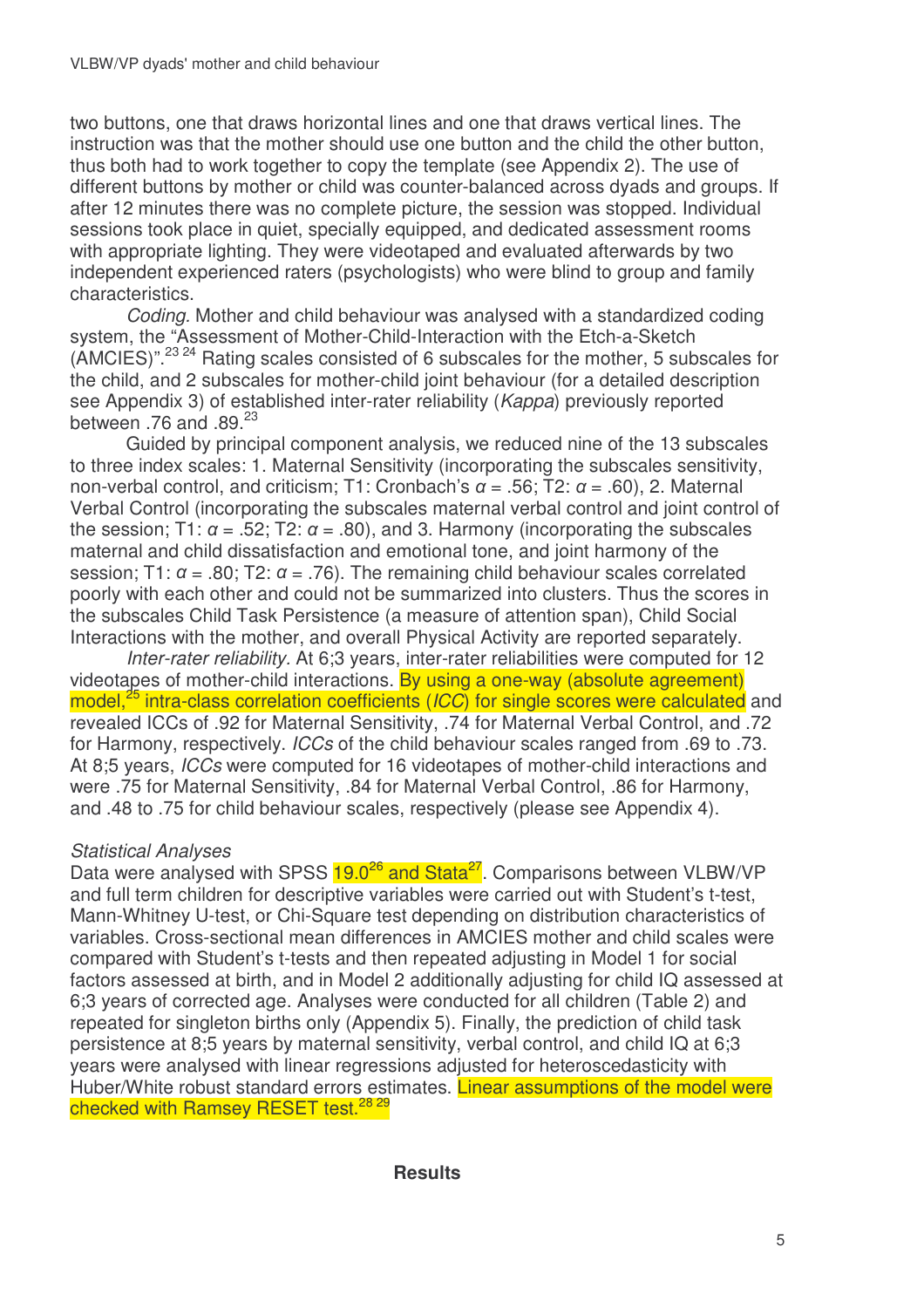*Gestational age, birth weight, functional and social sample characteristics.* The VLBW/VP children were born at younger gestational age, had lower birth weights, were more often multiple and small for gestational age (SGA) births, they had slightly less educated mothers and higher family adversity scores, and they more often lived in rural areas than fullterm controls. There were no group differences in child sex and maternal age. Compared to fullterm children, the VLBW/VP children had lower K-ABC MPC scores (IQ) (Table 1).

- Table 1 about here -

*Child behaviour.* At both 6;3 and 8;5 years, VLBW/VP children were less task persistent and socially interactive compared to fullterm controls, but they did not differ in overall physical activity (Table 2).

*Maternal behaviour.* At both 6;3 and 8;5 years, mothers of VLBW/VP children were less sensitive and more verbally controlling. At 6;3 years, harmony among VLBW/VP compared to fullterm mother-child dyads was lower, however, there was no group difference at 8;5 years (Table 2).

*Mother-child interactions adjusted for maternal social factors and child IQ.* At both time points, VLBW/VP children's social interactions were significantly lower compared to fullterms even when we adjusted for maternal education and family adversity at birth (Model 1), and child IQ at 6;3 years (Model 2). The same pattern was found for task persistence at 6;3 years, however, at 8;5 years adjusting for child IQ (Model 2) eliminated any differences between VLBW/VP and fullterm children. Furthermore, at both time points group differences in maternal sensitivity remained when we adjusted for social factors (Model 1) but were eliminated when additionally adjusted for child IQ (Model 2).The same pattern was found for maternal verbal control at 6;3 years, however, two years later differences between VLBW/VP and fullterm mothers remained significant after adjusting for child IQ (Model 2). At 6;3 years, harmony among VLBW/VP compared to fullterm dyads remained lower in both Model 1 and Model 2.

#### - Table 2 about here -

We repeated the group comparisons for singletons only (Appendix 5). Overall, the findings showed the same pattern as reported for the total sample with one exception: differences in maternal verbal control between VLBW/VP and fullterm mothers of singletons disappeared at 8;5 years when adjusted for both social factors and child IQ (Model 2).

*Prediction of child task persistence at 8;5 years by maternal sensitivity, maternal verbal control, and child IQ at 6;3 years.* Linear regressions were performed across the whole sample (*N* = 565, please see Table 1 for descriptive values) and revealed that maternal sensitivity at 6;3 years promoted child task persistence at 8;5 years, in particular in children with cognitive problems. First, unadjusted models showed significant relationships of maternal sensitivity and verbal control with child task persistence (Table 3, Models 1 and 2). However, when we adjusted for child IQ the results were attenuated (Table 3, Models 3 and 4). Second, we adjusted maternal sensitivity, verbal control, and child IQ for each other and, as a result, the effect of maternal verbal control disappeared (Table 3, Model 5). In addition, there was an interaction effect of maternal sensitivity and child IQ on child task persistence. Finally, we adjusted for possible confounding variables (Table 3, Models 6 and 7). Results remained the same: maternal sensitivity and child IQ had positive effects. In addition, a decrease in maternal sensitivity from 6;3 to 8;5 years was detrimental to children's task persistence, boys did worse than girls, and the interaction effect of maternal sensitivity and child IQ was significant.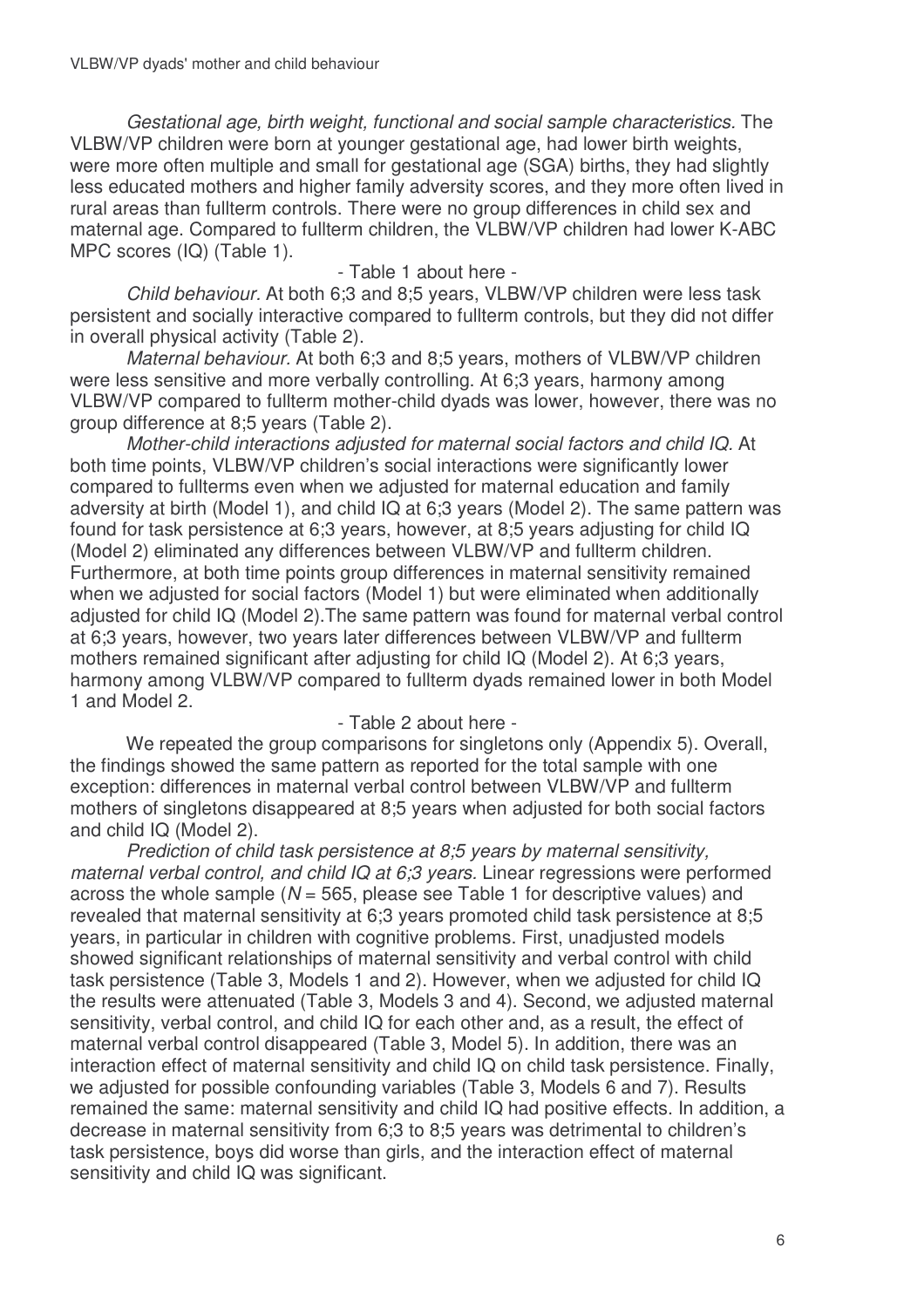### - Table 3 about here –

To scrutinize the interaction of maternal sensitivity and child IQ, we calculated effects of maternal sensitivity on child task persistence for various levels of child IQ, based on the results of Model 7. Table 4 shows that the positive effect of maternal sensitivity increased with decreasing child IQ, i.e. maternal sensitivity had a stronger positive effect on task persistence of those children with mild to severe cognitive problems (0.62 SD increase in task persistence with 1 SD increase in maternal sensitivity among children with IQ scores at mean-2 SD compared to 0.29 SD increase in task persistence with 1 SD increase in maternal sensitivity among children with IQ scores at mean+2 SD).

- Table 4 about here –

### **Discussion**

The present study found robust differences between VLBW/VP and fullterm mother and child behaviour from preschool to middle childhood. VLBW/VP children were less persistent and socially active, and their mothers were less sensitive and more verbally controlling compared to fullterm dyads. However, differences in maternal behaviour between the groups were accounted for by child IQ, an indicator of neurodevelopmental integrity. In contrast, child behaviour differences were only partly explained by IQ. Maternal sensitivity at 6;3 years predicted higher task persistence at 8;5 years, in particular in those VLBW/VP and fullterm children with mild to severe cognitive problems, after controlling for the change in sensitivity from 6;3 to 8;5 years, family social variables, maternal age, child sex, and multiple birth status.

At both measurement points, VLBW/VP children were less persistent and socially active during the Etch-a-Sketch task compared to fullterm controls. As found before, these differences remained significant after adjusting for social factors and child IQ.<sup>30</sup> Thus reduced attention regulation is a specific problem associated with VLBW/VP birth<sup>1 11</sup> that also affects interaction with parents in challenging situations.

Consistent with previous research in infancy, VLBW/VP mothers were less sensitive and more controlling than mothers of fullterm children.<sup>3</sup> <sup>4</sup> However, once we controlled for the cognitive deficits that are more prominent in preterm children most differences in maternal behaviour disappeared. We found no evidence that increased maternal control may be beneficial for preterm children's behaviour regulation. However, maternal sensitivity at 6;3 years promoted child task persistence at 8;5 years, in particular in children with mild to severe cognitive problems. As found by other studies investigating effects of parenting,  $31\,32$  effect sizes were small and the increase of 0.62 SD in child task persistence with 1 SD increase in maternal sensitivity among children with IQ scores at mean -2 SD was only moderate. This indicates that other factors such as genetic effects may be relevant to predict child task persistence which were, however, not included in our model. Nevertheless, with regard to the low intellectual capacities of these children it is a promising finding that parents can significantly promote attention and behaviour regulation in cognitively challenging situations. Our results suggest that children with persistent cognitive deficits are more susceptible to sensitive parenting behaviour. Children with IQ scores above the mean may be better at pursuing a challenging task and thus don't need their mothers' sensitive regulation to succeed as do children with IQ scores below the mean. Unfortunately, our analyses also showed that maternal sensitivity, on average, is lower when children have lower cognitive abilities. Thus children benefitted most for their task persistence when mothers bucked the trend and were highly sensitive despite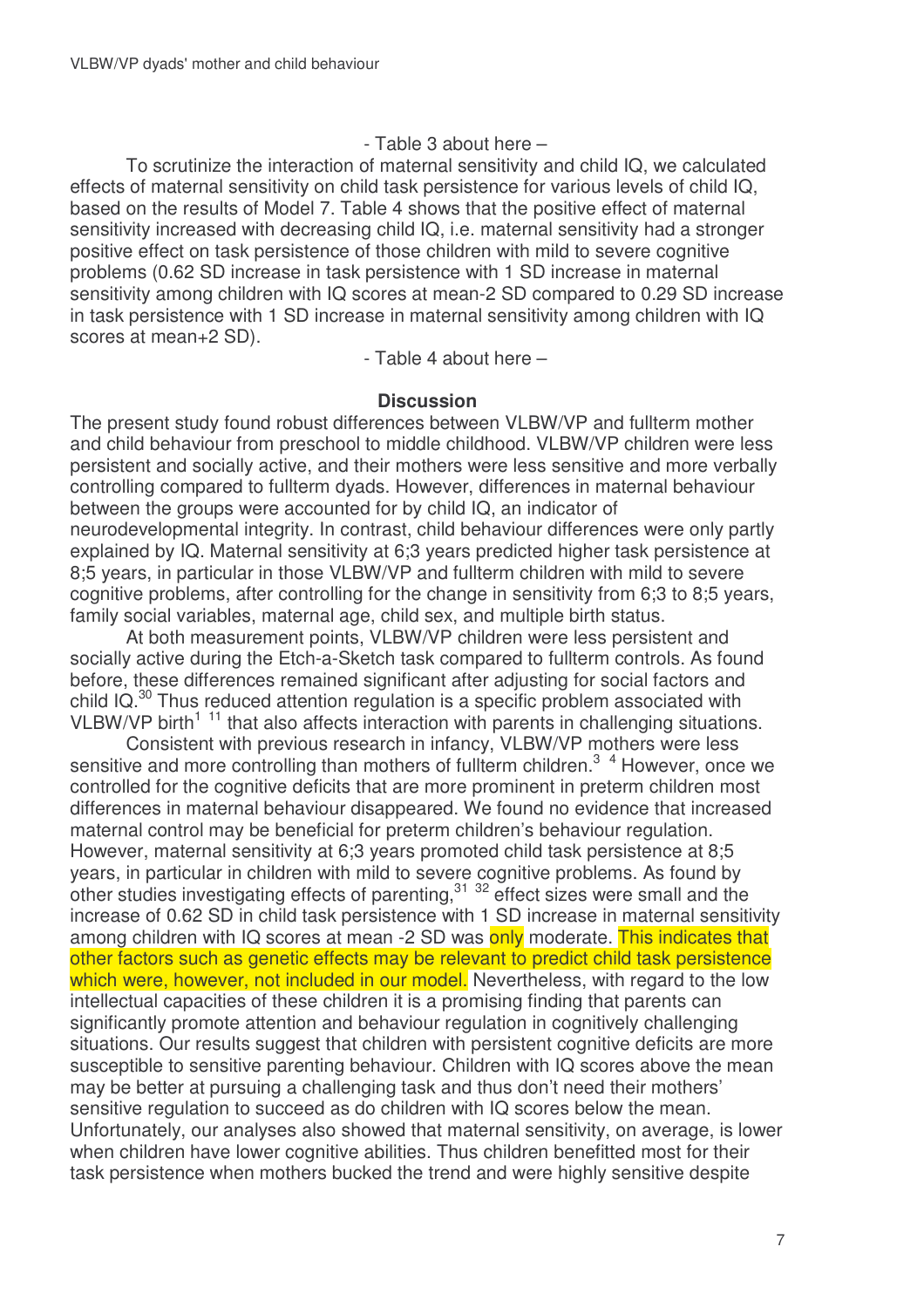their child's cognitive problems. In addition, an increase in maternal sensitivity from 6;3 to 8;5 years promoted children's task persistence whereas a decrease had detrimental effects. This shows that not only does maternal sensitivity before school entry benefit task persistence but increases in sensitivity during the primary school years have an added advantage for children's attention and behaviour regulation – which is important for possible interventions.

*Strengths and limitations.* This study is the first to describe dyadic interactions of VLBW/VP children and mothers in middle childhood. The data reported here have been collected from a large whole-population sample of VLBW/VP children studied longitudinally. In contrast to previous studies of social relationships in VLBW/VP dyads which typically relied on self-report measures,<sup>9</sup> dyadic interactions were evaluated by independent raters. While up to 75% of the VLBW/VP participated in the follow-up in middle childhood, participation with complete datasets for the interaction data was lower across all three assessment points (60%). However, there was no selective subject loss. The data set is based upon a cohort recruited in 1985/86. Medical and nursing care has changed since then, and the major impact has been increased survival of ever lower gestation infants while rates of learning disabilities and psychiatric problems have remained high.<sup>5 10</sup> Thus the impact of child neurofunctional integrity on mother-child interactions is as relevant for current as previous preterm children.<sup>12</sup> In our VLBW/VP sample, 22% were multiple births, compared to 0.4% of the fullterm controls. A significant number of preterm children are twin or higher multiple births. For the findings to be generalizable to population level, we considered all mother-child interactions but also repeated the analysis for singleton births only. When singletons were considered only (Appendix 5) we found the same overall pattern of differences compared to the total sample. Interestingly, however, at 8;5 years adjusting for social factors and child IQ (Model 2) eliminated any differences in verbal control between mothers of singleton VLBW/VP and fullterm children. Our data suggest that maternal verbal control may be further elevated among mothers of multiples due to more demanding dyadic interaction patterns and discordant twin characteristics.<sup>26</sup> Future research will have to investigate this in more detail and may additionally consider the effect of intrauterine growth retardation and other specific biological risk factors within the preterm group.

*Conclusion.* Firstly, the assumption that lower levels of sensitivity and higher levels of control among mothers of preterm children are mainly the result of higher family adversity needs to be revised. Rather the quality of interaction crucially depends on the child's cognitive level of functioning, especially in situations that are challenging for the child. Secondly, maternal sensitivity before school entry promotes child task persistence two years later, in particular in children with mild to severe cognitive deficits.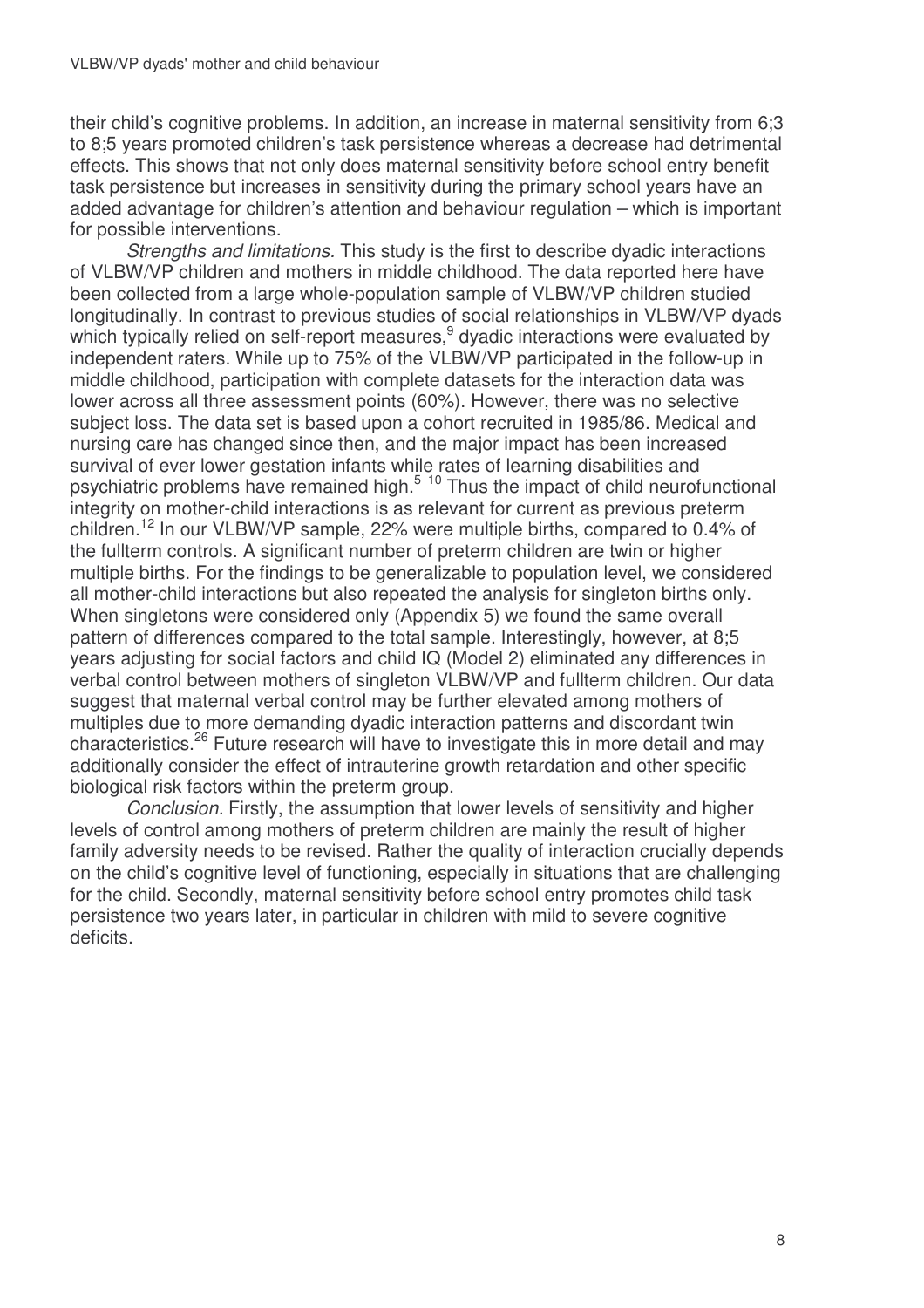## **Acknowledgements**

This study was funded by grants JUG 14 and 01 ER 0801 from the Ministry of Education and Science (BMBF) in Germany and Julia Jaekel was partly supported by the Heinrich-Hertz Foundation of North Rhine-Westfalia. We would like to thank Patricia Rios and Annemarie Unzner for their invaluable help rating the mother-child interactions.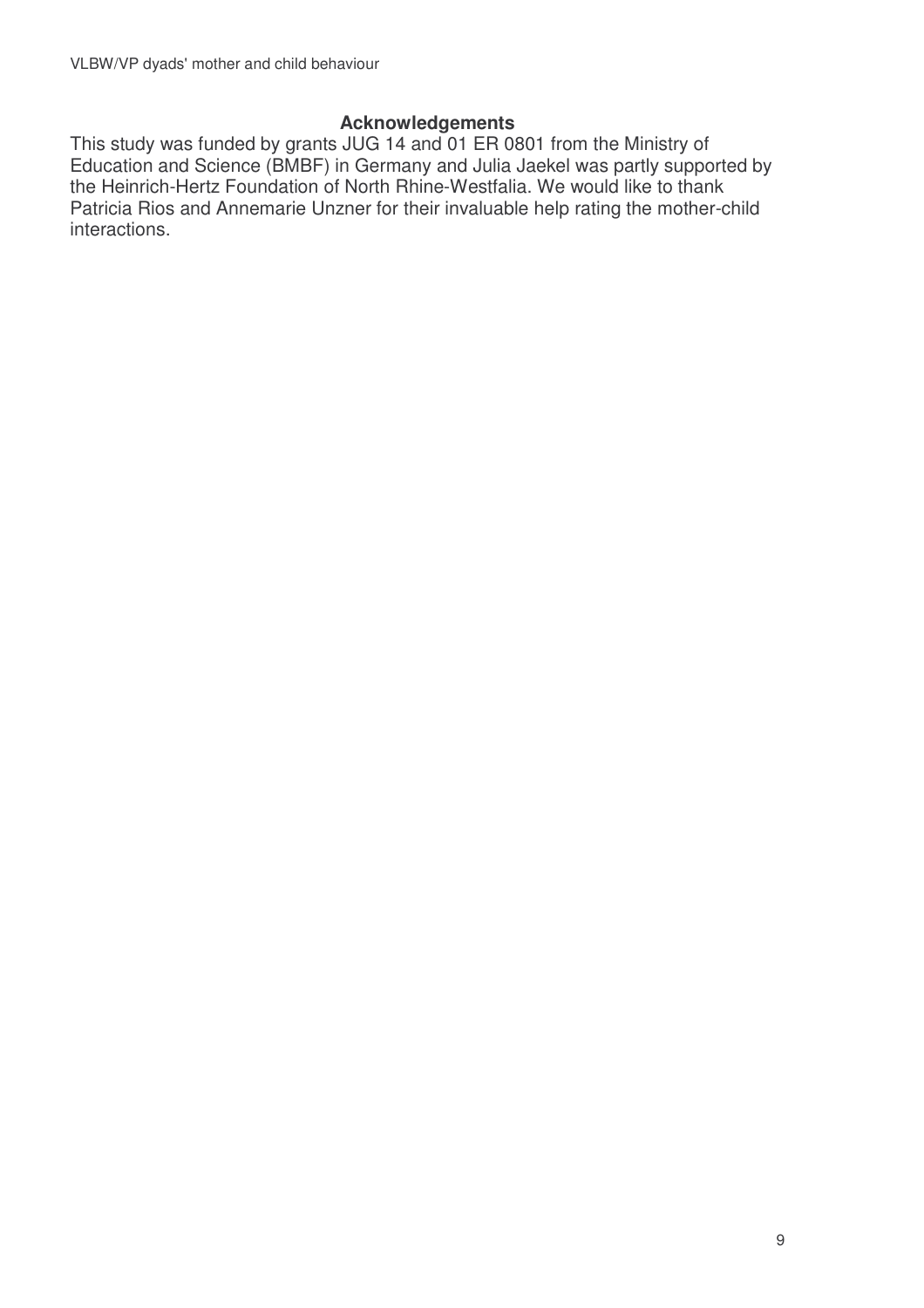## **References**

- 1. Aarnoudse-Moens C, Weisglas-Kuperus N, van Goudoever J, Oosterlaan J. Meta-analysis of neurobehavioral outcomes in very preterm and/or very low birthweight children. *Pediatrics* 2009;124(2):717-28.
- 2. Forcada-Guex M, Pierrehumbert B, Borghini A, Moessinger A, Muller-Nix C. Early dyadic patterns of mother-infant interactions and outcomes of prematurity at 18 months. *Pediatrics* 2006;118(1):e107-e14.
- 3. Feldman R, Eidelman AI. Maternal postpartum behavior and the emergence of infant-mother and infant-father synchrony in preterm and full-term infants: The role of neonatal vagal tone. *Dev Psychobiol* 2007;49(3):290-302.
- 4. Muller-Nix C, Forcada-Guex M, Pierrehumbert B, Jaunin L, Borghini A, Ansermet F. Prematurity, maternal stress, and mother-child interactions. *Early Hum Dev* 2004;79:145-58.
- 5. Saigal S, Doyle LW. An overview of mortality and sequelae of preterm birth from infancy to adulthood. *Lancet* 2008;371:261-69.
- 6. De Schuymer L, De Groote I, Desoete A, Roeyers H. Gaze aversion during social interaction in preterm infants: A function of attention skills? *Infant Behavior and Development* 2012;35(1):129-39.
- 7. Landry SH, Smith KE, Swank PR, Miller-Loncar CL. Early maternal and child influences on children's later independent cognitive and social functioning. *Child Dev* 2000;71(2):358-75.
- 8. Feldman R, Eidelman AI. Biological and environmental initial conditions shape the trajectories of cognitive and social-emotional development across the first years of life. *Dev Science* 2009;12(1):194-200.
- 9. Bohnert KM, Breslau N. Stability of psychiatric outcomes of low birth weight. A longitudinal investigation. *Arch Gen Psychiatry* 2008;65(9):1080-86.
- 10. Johnson S, Hollis C, Kochhar P, Hennessy E, Wolke D, Marlow N. Autism Spectrum Disorders in Extremely Preterm Children. *J Pediatr* 2010;156(4):525-U27.
- 11. Hack M, Hudson GT, Schluchter M, Andreias L, Drotar D, Klein N. Behavioral outcomes of extremely low birth weight children at age 8 years. *J Dev Behav Pediatr* 2009;30:122-30.
- 12. Treyvaud K, Anderson VA, Howard K, Bear M, Hunt RW, Doyle LW, et al. Parenting Behavior Is Associated With the Early Neurobehavioral Development of Very Preterm Children. *Pediatrics* 2009;123(2):555-61.
- 13. Murray AD, Hornbaker AV. Maternal directive and facilitative interaction styles: Associations with language and cognitive development of low risk and high risk toddlers. *Dev Psychopathol* 1997;9:507-16.
- 14. Holden GW, Miller PC. Enduring and different: a meta-analysis of the similarity in parents' child rearing. *Psychol Bull* 1999;125(2):223-54.
- 15. Dilworth-Bart J, Poehlmann J, Hilgendorf AE, Miller K, Lambert H. Maternal scaffolding and preterm toddlers' visual-spatial processing and emerging working memory. *J Pediatr Psychol* 2010;35(2):209-20.
- 16. Dieterich SE, Assel MA, Swank P, Smith KE, Landry SH. The impact of early maternal verbal scaffolding and child language abilities on later decoding and reading comprehension skills. *J School Psychol* 2006;43(6):481-94.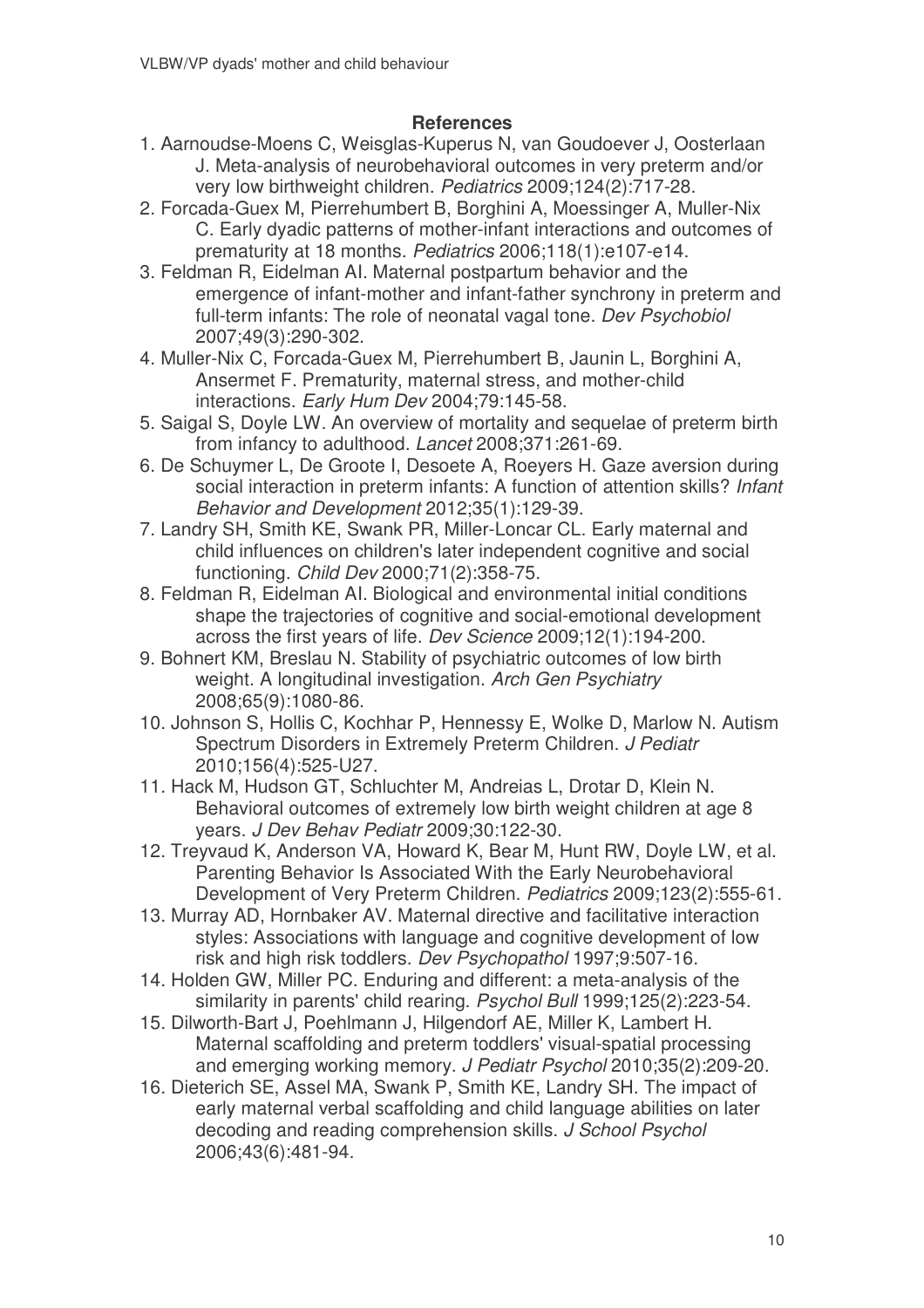- 17. Floyd FJ, Phillippe KA. Parental interactions with children with and without mental-retardation - behavior management, coerciveness, and positive exchange. *Am J Ment Retard* 1993;97(6):673-84.
- 18. Belsky J, Pluess M. Beyond diathesis-stress: Differential susceptibility to environmental influences. *Psychol Bull* 2009;135(6):885-908.
- 19. Landry SH, Smith KE, Miller-Loncar CL, Swank PR. Predicting cognitivelanguage and social growth curves from early maternal behaviors in children at varying degrees of biological risk. *Dev Psychol* 1997;33(6):1040-53.
- 20. Wolke D, Meyer R. Cognitive status, language attainment, and prereading skills of 6-year-old very preterm children and their peers: the Bavarian Longitudinal Study. *Dev Med Child Neurol* 1999;41:94-109.
- 21. Kaufman A, Kaufman N. *Kaufman Assessment Battery for Children*. Circle Pines, MN: American Guidance Service, 1983.
- 22. Riegel K, Ohrt B, Wolke D, Österlund K. *Die Entwicklung gefährdet geborener Kinder bis zum fünften Lebensjahr. Die Arvo Ylppoe Neugeborenen-Nachfolgestudie in Südbayern und Südfinnland.* Stuttgart: Ferdinand Enke Verlag, 1995.
- 23. Schneider S, Houweling JEG, Gommlich-Schneider S, Klein C, Nündel B, Wolke D. Effect of maternal panic disorder on mother-child interaction and relation to child anxiety and child self-efficacy. *Archives of Women's Mental Health* 2009:DOI 10.1007/s00737-009-0072-7.
- 24. Wolke D, Rios P, Unzer A. AMCIES evaluation of mother-child interaction with the Etch-A-Sketch: Unpublished manuscript, University of Hertfordshire, 1995.
- 25. Field AP. Intraclass correlation. In: B. Everitt, Howell DC, editors. *Encyclopedia of Behavioural Statistics*. New York: Wiley, 2005:948-54.
- 26. IBM. *SPSS Software for Predictive Analytics. Version 19.0*: https://www-01.ibm.com/software/analytics/spss/products/statistics/, 2011.
- 27. StataCorp. *Stata Statistical Software: Release 12*. College Station, TX: StataCorp LP, 2011.
- 28. Dobson AJ, Barnett AG. *An introduction to generalized linear models*. 3rd ed. Boca Raton: CRC Press, 2008.
- 29. Wooldridge JM. *Introductory econometrics : a modern approach*. 4th ed. Mason, OH: South Western, 2009.
- 30. Samara M, Marlow N, Wolke D. Pervasive behavior problems at 6 years of age in a total-population sample of children born at < 25 weeks of gestation. *Pediatrics* 2008;122:562-73.
- 31. Bakermans-Kranenburg MJ, van Ijzendoorn MH, Juffer F. Less is more: Meta-analyses of sensitivity and attachment interventions in early childhood. *Psychol Bull* 2003;129(2):195-215.
- 32. Harris JR. Where Is the Child's Environment? A Group Socialization Theory of Development. *Psychol Rev* 1995;102(3):458-89.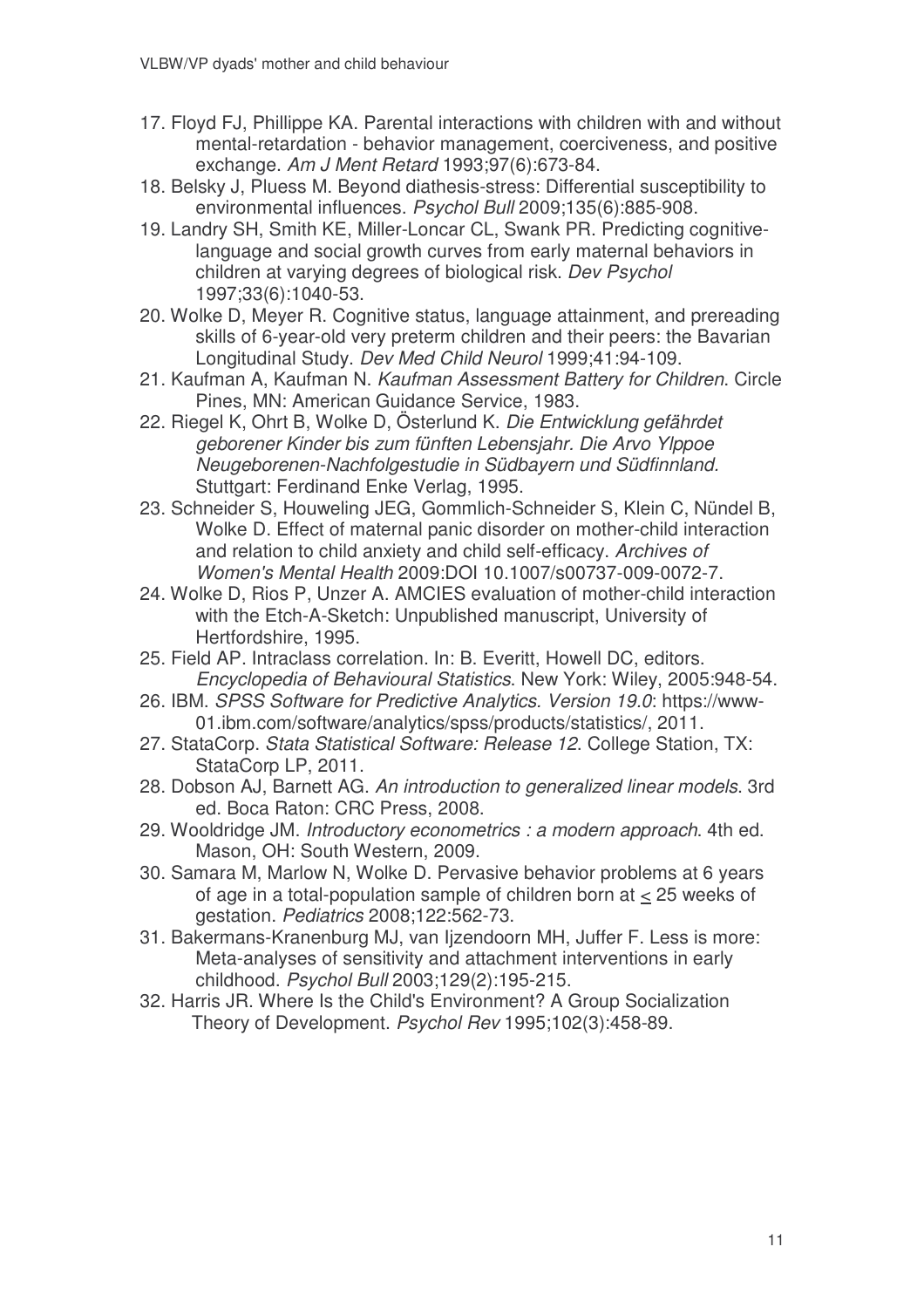| Table 1: Biological, functional, and social characteristics of the VLBW/VP and |  |  |  |
|--------------------------------------------------------------------------------|--|--|--|
| fullterm control children                                                      |  |  |  |

|                                             | <b>VLBW/VP</b> | <b>Fullterm</b> | Mean difference      |         |
|---------------------------------------------|----------------|-----------------|----------------------|---------|
|                                             | $(n=267)$      | $(n=298)$       | $(95\% \text{ Cl})$  | p-value |
| <b>Biological and medical variables</b>     |                |                 |                      |         |
| Mean birth weight, g                        | 1296 (308)     | 3388 (450)      | 2092 (2029, 2156)    | < 0.001 |
| Mean gestational age, weeks                 | 30.4(2.3)      | 39.6(1.2)       | 9.2(8.9, 9.5)        | < 0.001 |
| Child's sex, male                           | 143 (54%)      | 152 (51%)       | 0.9(0.6, 1.3)        | 0.54    |
| Multiple births, yes                        | 59 (22%)       | $12(0.4\%)$     | 6.8(3.5, 12.9)       | < 0.001 |
| Mean maternal age at birth, years           | 28.8(4.9)      | 28.7(4.8)       | $-0.1$ $(-0.9, 0.7)$ | 0.77    |
| SGA birth (< 10th percentile)               | 116 (43%)      | $30(10\%)$      | 6.9(4.4, 10.7)       | < 0.001 |
| <b>Child IQ</b>                             |                |                 |                      |         |
| Mean K-ABC MPC score at 6;3 years           | 88.3 (14.2)    | 100.5(10.9)     | 12.2 (10.2, 14.4)    | < 0.001 |
| <b>Social variables</b>                     |                |                 |                      |         |
| Mean maternal education (min = 1, max = 11) | 4.5(2.2)       | 5.0(2.3)        | 0.4(0.1, 0.8)        | 0.02    |
| Family adversity after birth                | $1(1 - 2)$     | $1(0-2)$        | $0(-1, 1)$           | 0.01    |
| Place of living, city                       | 84 (31%)       | 122 (41%)       | 0.8(0.7, 1.0)        | 0.02    |

#### **Descriptive values of the whole sample (***N* **= 565) as relevant for regression analyses**

| Mean child persistence at 8;5 years                             | 7.3(1.5)    |
|-----------------------------------------------------------------|-------------|
| Mean maternal sensitivity at 6;3 years                          | 16.4(2.9)   |
| Mean change in maternal sensitivity (6;3 years minus 8;5 years) | 0.5(3.3)    |
| Mean maternal verbal control at 6;3 years                       | 12.4(2.4)   |
| Mean K-ABC MPC score at 6:3 years                               | 94.7 (14.0) |

Data are presented as mean (SD) for symmetrical continuous variables, median (IQR) for skewed, and numbers (%) for categorical variables. The p-values are based on t-test, Mann-Whitney U-test, or  $\chi^2$ -test (all two-tailed), correspondingly. Differences (95% CI) between the groups (fullterm - VLBW/VP) are presented as mean differences for symmetrical continuous, median differences for skewed continuous, and risk ratios for categorical variables.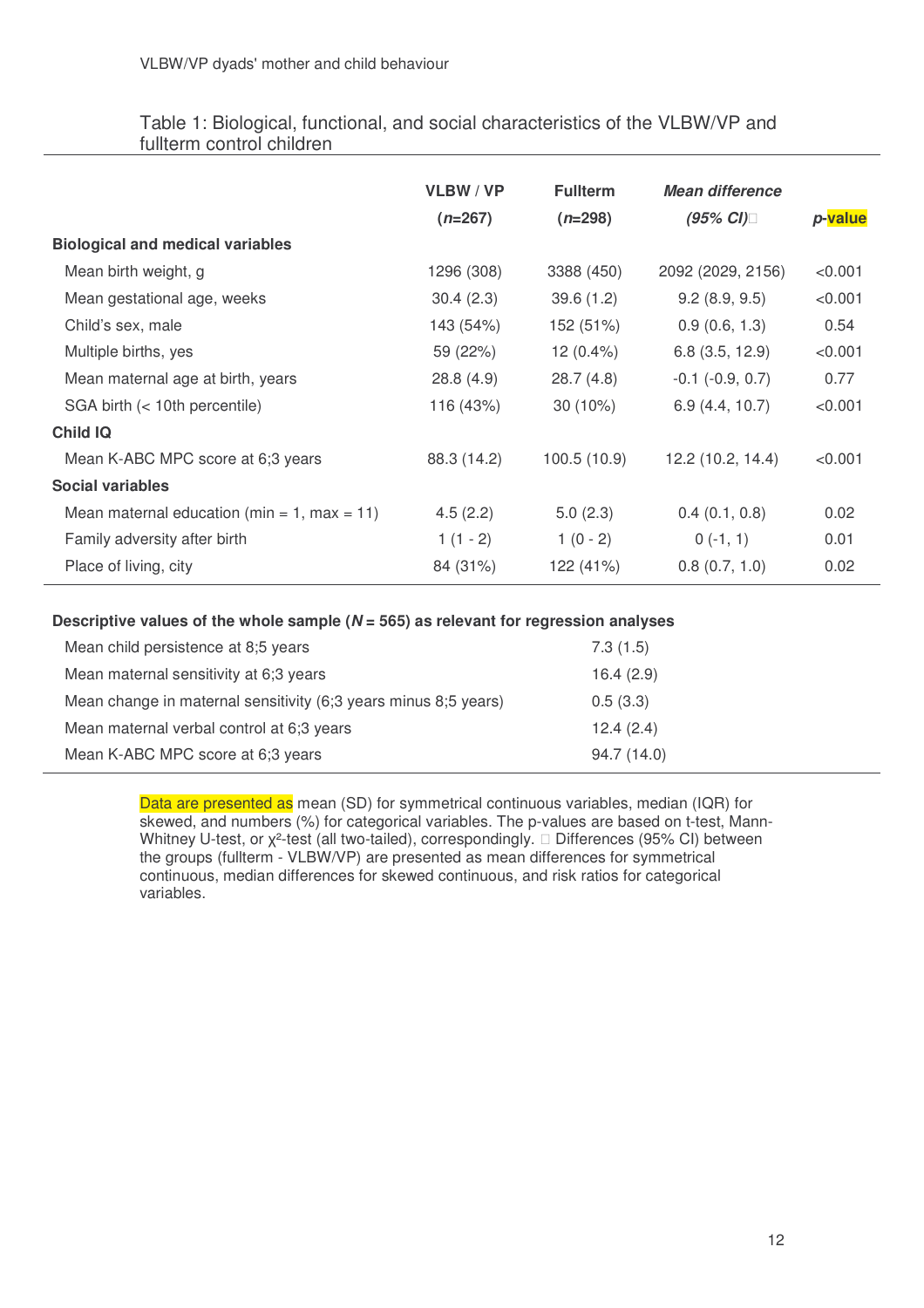Table 2: Means and standard deviations (in parentheses) of child, mother and joint behaviour rating scales of observed behaviour in the Etch-A-Sketch interaction for VLBW/VP children and controls at 6 and 8 years, comparing raw scores with scores adjusted for maternal education and family adversity at birth (Model 1), and additionally child IQ at 6 years (Model 2)

|                                      |            | 6 years                     |                              |                                               |         |                             |                              | 8 years                                       |         |
|--------------------------------------|------------|-----------------------------|------------------------------|-----------------------------------------------|---------|-----------------------------|------------------------------|-----------------------------------------------|---------|
|                                      |            | <b>VLBW/VP</b><br>$(n=267)$ | <b>Fullterm</b><br>$(n=298)$ | <b>Mean difference</b><br>$(95\% \text{ Cl})$ | p-value | <b>VLBW/VP</b><br>$(n=267)$ | <b>Fullterm</b><br>$(n=298)$ | <b>Mean difference</b><br>$(95\% \text{ Cl})$ | p-value |
| <b>Child</b>                         |            |                             |                              |                                               |         |                             |                              |                                               |         |
| <b>Persistence</b>                   | raw scores | 5.79(1.78)                  | 7.42(1.24)                   | 1.63 (1.38, 1.89)                             | < 0.001 | 7.11(1.50)                  | 7.48(1.41)                   | 0.37(0.13, 0.61)                              | 0.003   |
| Model 1: adjusted for social factors |            | 5.80(1.52)                  | 7.41(1.52)                   | 1.61 (1.36, 1.86)                             | < 0.001 | 7.14(1.45)                  | 7.45(1.45)                   | $0.31$ (0.07, 0.55)                           | 0.01    |
| Model 2: adjusted for child IQ       |            | 5.99(1.55)                  | 7.24(1.55)                   | 1.25(0.99, 1.50)                              | < 0.001 | 7.27(1.52)                  | 7.33(1.50)                   | $0.07$ (-0.18, 0.32)                          | 0.60    |
| <b>Social Interaction</b>            | raw scores | 5.94(1.66)                  | 7.49(1.11)                   | 1.55(1.31, 1.79)                              | < 0.001 | 6.28(2.00)                  | 7.44(1.56)                   | 1.16(0.86, 1.46)                              | < 0.001 |
|                                      | Model 1    | 5.95(1.41)                  | 7.49(1.40)                   | 1.54(1.30, 1.77)                              | < 0.001 | 6.29(1.78)                  | 7.43(1.78)                   | 1.15(0.85, 1.44)                              | < 0.001 |
|                                      | Model 2    | 6.14(1.44)                  | 7.32(1.42)                   | 1.19(0.95, 1.42)                              | < 0.001 | 6.49(1.85)                  | 7.25(1.83)                   | 0.76(0.46, 1.07)                              | < 0.001 |
| <b>Activity</b>                      | raw scores | 2.96(0.92)                  | 2.97(0.74)                   | $0.01$ ( $-0.13$ , $0.15$ )                   | 0.92    | 3.37(0.63)                  | 3.32(0.56)                   | $-0.06$ $(-0.15, 0.04)$                       | 0.27    |
|                                      | Model 1    | 2.96(0.83)                  | 2.98(0.83)                   | $0.02$ ( $-0.12, 0.16$ )                      | 0.78    | 3.37(0.59)                  | 3.32(0.59)                   | $-0.05$ $(-0.14, 0.05)$                       | 0.34    |
|                                      | Model 2    | 2.93(0.88)                  | 3.00(0.86)                   | $0.07$ ( $-0.08$ , $0.21$ )                   | 0.36    | 3.38(0.64)                  | 3.31(0.62)                   | $-0.07$ $(-0.18, 0.03)$                       | 0.18    |
| <b>Mother</b>                        |            |                             |                              |                                               |         |                             |                              |                                               |         |
| <b>Sensitivity</b>                   | raw scores | 15.92 (3.22)                | 16.89 (2.60)                 | 0.97(0.48, 1.46)                              | < 0.001 | 15.42 (3.37)                | 16.29 (2.55)                 | 0.87(0.37, 1.37)                              | 0.001   |
|                                      | Model 1    | 15.94 (2.89)                | 16.87 (2.90)                 | 0.93(0.45, 1.41)                              | < 0.001 | 15.49 (2.94)                | 16.24 (2.93)                 | 0.75(0.27, 1.24)                              | 0.003   |
|                                      | Model 2    | 16.32 (2.96)                | 16.53 (2.93)                 | $0.21$ ( $-0.28$ , $0.70$ )                   | 0.40    | 15.70 (3.07)                | 16.04 (3.06)                 | $0.34$ ( $-0.16$ , $0.85$ )                   | 0.19    |
| <b>Verbal Control</b>                | raw scores | 12.70 (2.58)                | 12.16(2.19)                  | $-0.54$ $(-0.94, -0.15)$                      | 0.01    | 12.31(3.51)                 | 11.17(3.21)                  | $-1.14$ $(-1.70, -0.58)$                      | < 0.001 |
|                                      | Model 1    | 12.69 (2.40)                | 12.17(2.40)                  | $-0.52$ $(-0.92, -0.12)$                      | 0.01    | 12.29 (3.37)                | 11.19(3.37)                  | $-1.10(-1.66, -0.54)$                         | < 0.001 |
|                                      | Model 2    | 12.50 (2.50)                | 12.34 (2.49)                 | $-0.16$ $(-0.57, 0.25)$                       | 0.44    | 12.06(3.53)                 | 11.40 (3.50)                 | $-0.66$ $(-1.24, -0.07)$                      | 0.03    |

*Joint Behaviour*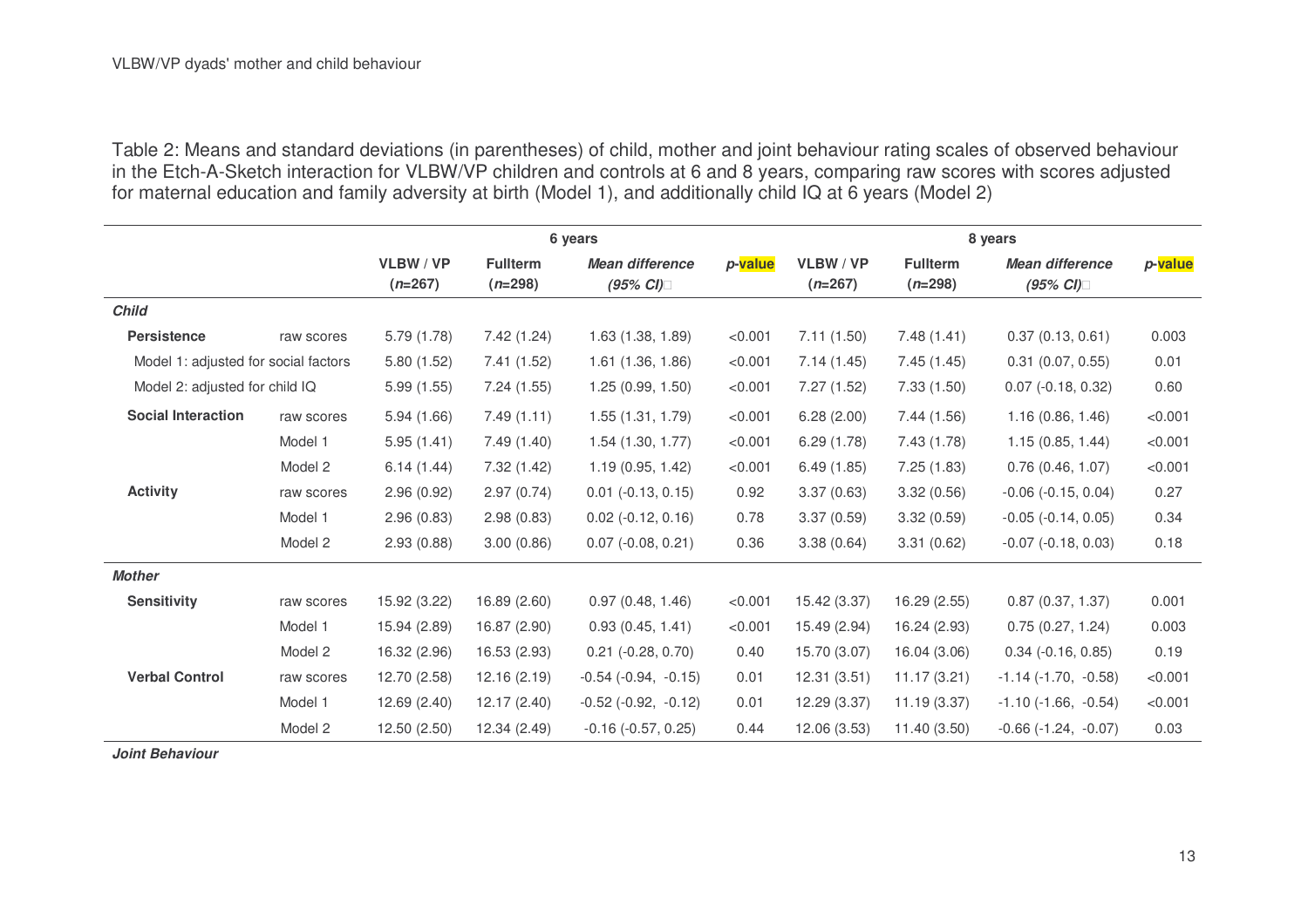| Harmony | raw scores | 28.47 (4.35) | 30.19 (3.60)              | 1.72 (1.06, 2.39) | $<$ 0.001 $<$ | 26.01 (5.28)              | 26.73 (5.06) | $0.73$ (-0.13, 1.58)  | 0.10 |
|---------|------------|--------------|---------------------------|-------------------|---------------|---------------------------|--------------|-----------------------|------|
|         | Model 1    |              | 28.50 (3.95) 30.17 (3.95) | 1.66(1.01, 2.32)  | $<$ 0.001 $-$ | 26.10 (5.15) 26.66 (5.14) |              | $0.56$ (-0.29, 1.41)  | 0.20 |
|         | Model 2    |              | 28.84 (4.13) 29.86 (4.11) | 1.02 (0.34, 1.71) | 0.003         | 26.50 (5.38)              | 26.30 (5.35) | $-0.20$ (-1.08, 0.69) | 0.67 |

Data are presented as mean (SD) and mean difference (95% CI). In Model 1, raw scores were adjusted for maternal education and family adversity assessed at birth; in Model 2, scores were adjusted for maternal education and family adversity assessed at birth, and additionally child IQ assessed at 6;3 years. - Differences (95% CI) between the groups are presented as fullterm - VLBW/VP.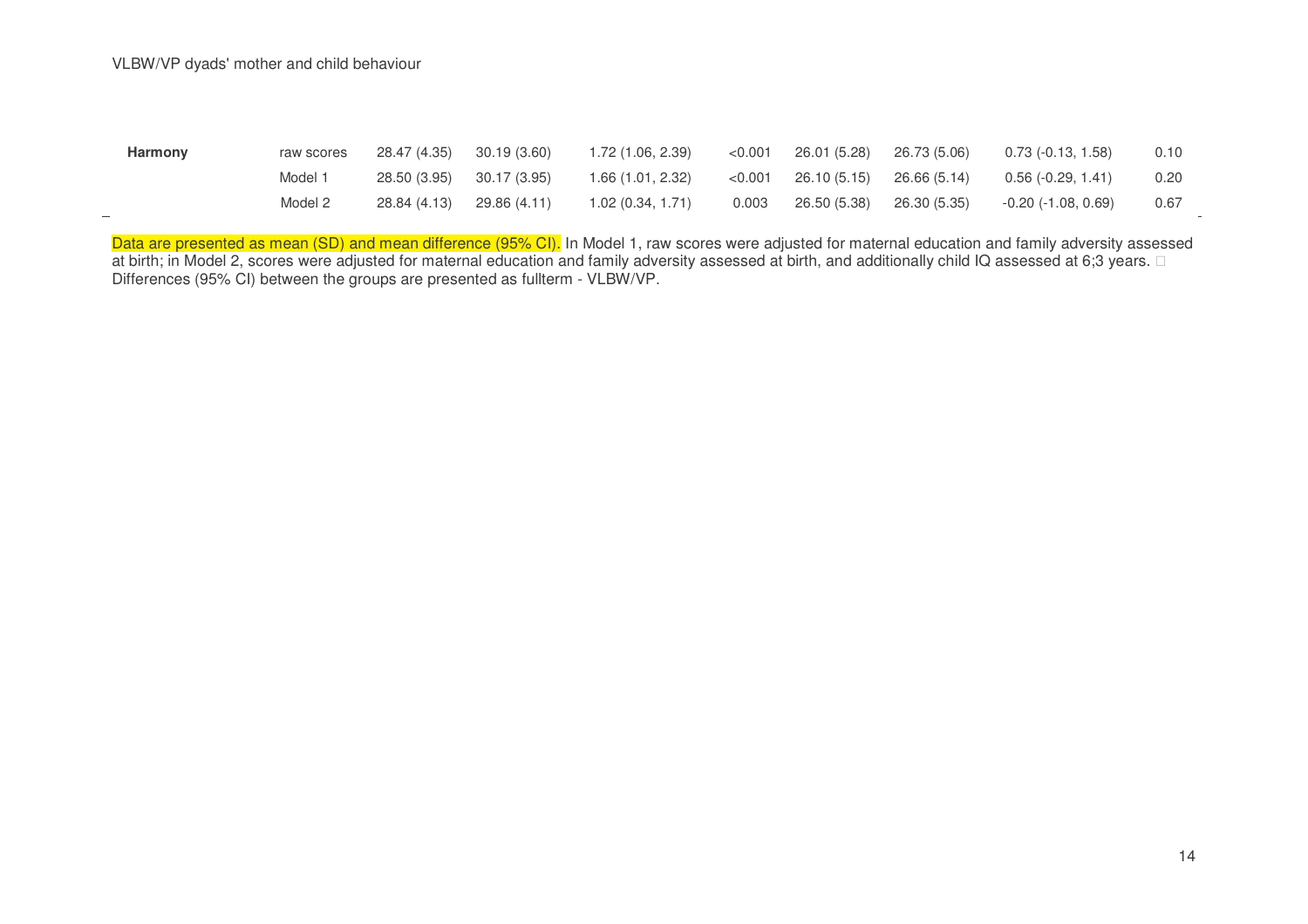Table 3: Effects of maternal sensitivity, maternal verbal control, and child IQ (K-ABC MPC score) at 6;3 years on child task persistence at 8;5 years from various regression models (*N* <sup>=</sup> 565)

| Regression coefficients (95% CI)                                              |                                 |                                      |                                 |                                    |                                       |                                                    |                                         |  |  |  |  |
|-------------------------------------------------------------------------------|---------------------------------|--------------------------------------|---------------------------------|------------------------------------|---------------------------------------|----------------------------------------------------|-----------------------------------------|--|--|--|--|
|                                                                               | <b>Model 1</b><br>$R^2 = 0.08$  | Model 2<br>$R^2 = 0.02$              | Model 3<br>$R^2 = 0.10$         | Model 4<br>$R^2 = 0.06$            | Model 5<br>$R^2 = 0.11$               | Model 6<br>$R^2 = 0.27$                            | Model 7<br>$R^2 = 0.27$                 |  |  |  |  |
| <b>Maternal Sensitivity 6;3 y</b><br>p-value                                  | 0.14<br>(0.10, 0.18)<br>< 0.001 |                                      | 0.11<br>(0.07, 0.16)<br>< 0.001 |                                    | 0.44<br>(0.16, 0.71)<br>0.002         | 0.50<br>(0.13, 0.69)<br>< 0.001                    | 0.51<br>(0.26, 0.77)<br>< 0.001         |  |  |  |  |
| Maternal Verbal Control 6;3 y<br>p-value                                      |                                 | $-0.09$<br>$(-0.15, -0.03)$<br>0.002 |                                 | $-0.06$<br>$(-0.12, 0.01)$<br>0.03 | $-0.03$<br>$(-0.09, 0.02)$<br>0.27    |                                                    |                                         |  |  |  |  |
| Child IQ 6:3 y<br>p-value                                                     |                                 |                                      | 0.02<br>(0.01, 0.03)<br>< 0.001 | 0.02<br>(0.01, 0.03)<br>< 0.001    | 0.08<br>(0.02, 0.13)<br>0.004         | 0.06<br>(0.01, 0.11)<br>0.02                       | 0.06<br>(0.01, 0.11)<br>0.02            |  |  |  |  |
| <b>Interaction of Maternal Sensitivity</b><br>with Child IQ<br>p-value        |                                 |                                      |                                 |                                    | $-0.004$<br>$(-0.01, -0.001)$<br>0.02 | $-0.003$<br>$(-0.006, -0.0002)$<br>0.05            | $-0.003$<br>$(-0.006, -0.0003)$<br>0.04 |  |  |  |  |
| <b>Change in Maternal Sensitivity</b><br>from $6;3$ to $8;5$ years<br>p-value |                                 |                                      |                                 |                                    |                                       | $-0.20$<br>$(-0.25, -0.16)$<br>< 0.001             | $-0.20$<br>$(-0.25, -0.15)$<br>< 0.001  |  |  |  |  |
| Family adversity (FAI) at birth                                               |                                 |                                      |                                 |                                    |                                       | $-0.10$<br>$(-0.21, 0.01)$                         | $-0.10$<br>$(-0.21, 0.004)$             |  |  |  |  |
| p-value<br><b>Child Sex (male)</b>                                            |                                 |                                      |                                 |                                    |                                       | 0.08<br>$-0.29$<br>$(-0.50, -0.08)$                | 0.06<br>$-0.28$<br>$(-0.49, -0.07)$     |  |  |  |  |
| p-value<br>Multiple birth (yes)                                               |                                 |                                      |                                 |                                    |                                       | 0.01<br>0.20                                       | 0.01<br>0.21                            |  |  |  |  |
| p-value<br><b>Maternal age</b>                                                |                                 |                                      |                                 |                                    |                                       | $(-0.09, 0.48)$<br>0.17<br>0.01<br>$(-0.01, 0.03)$ | $(-0.07, 0.49)$<br>0.14                 |  |  |  |  |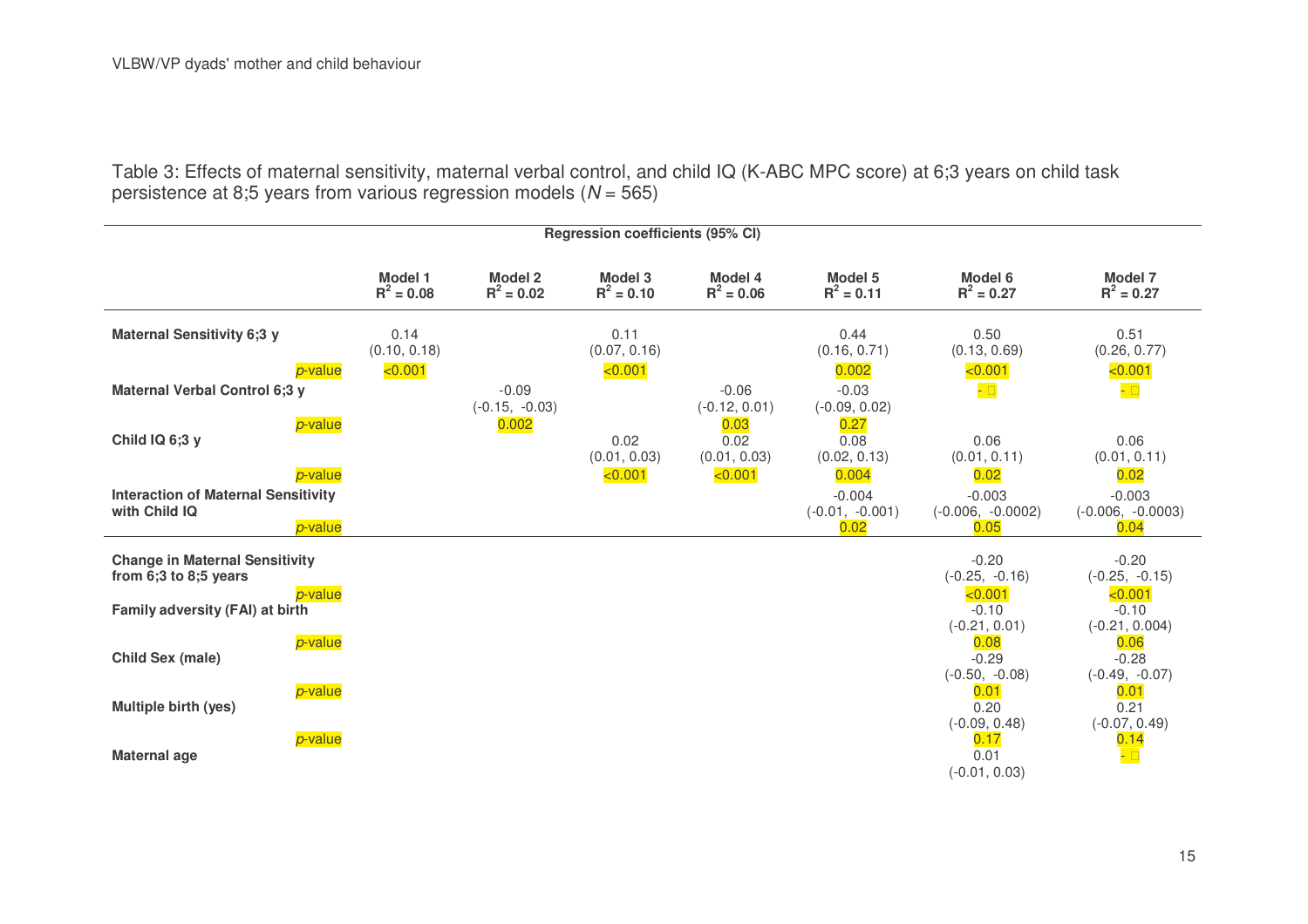

Data are presented as standardized regression coefficients *ß* (95% CI) and as explained variance *R²*. Regression models were adjusted for heteroscedasticity with Huber/White robust standard errors estimates. Model 1 tests the effect of maternal sensitivity at 6;3 years on child task persistence at 8;5 years. Model 2 tests the effect of maternal verbal control at 6;3 years on child task persistence at 8;5 years. Model 3 adjusts Model 1 further for child IQ at 6;3 years. Model 4 adjusts Model 2 further for child IQ at 6;3 years. Model 5 tests the effect of maternal sensitivity at 6;3 years, maternal verbal control at 6;3 years, child IQ at 6;3 years, and the interaction between maternal sensitivity at 6;3 years and child IQ at 6;3 years on child task persistence at 8;5 years simultaneously. Model 6 adjusts Model 5 further (maternal verbal control at 6;3 years excluded) for the change in maternal sensitivity from 6;3 to 8;5 years (calculated as scores at 6;3 minus scores at 8;5 years), Family Adversity Index (FAI) at birth, child sex and multiple birth status, maternal age and education, place of living, and socioeconomic status (SES). Model 7 adjusts for significant predictors from Model 6, FAI at birth, and multiple birth status. Pariable removed from analysis because of non-significance of *p*-value.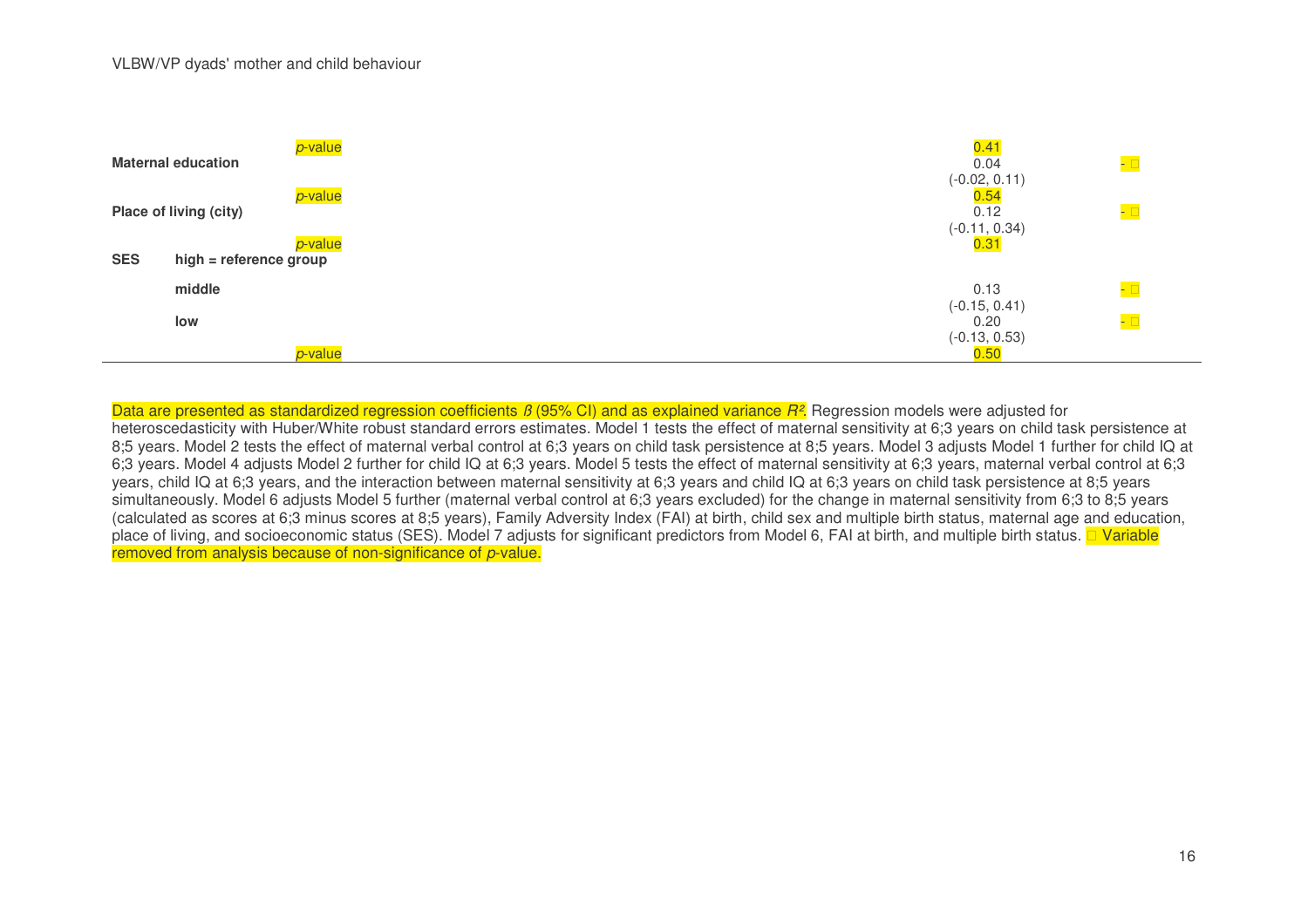Table 4: Effect of maternal sensitivity at 6;3 years on child task persistence at 8;5 years for various levels of child IQ (K-ABC MPC score) at 6;3 years, calculated based on the results of Model 7 (Table 3)

| Child IQ at 6:3<br><b>vears</b> | Child IQ at<br>6:3 years | Child task persistence at 8:5 years change<br>with 1 point increase in maternal sensitivity at<br>6:3 years (95% CI) | Child task persistence at 8 years SD change<br>with 1 SD increase in maternal sensitivity<br>at 6:3 years (95% CI) |         |
|---------------------------------|--------------------------|----------------------------------------------------------------------------------------------------------------------|--------------------------------------------------------------------------------------------------------------------|---------|
| distribution point              | value                    | <b>Expressed in absolute values</b>                                                                                  | <b>Expressed in SD</b>                                                                                             | p-value |
| Mean $+2$ SD                    | 122                      | 0.14(0.03, 0.25)                                                                                                     | 0.29 SD (0.07 SD, 0.51 SD)                                                                                         | 0.01    |
| $Mean + SD$                     | 109                      | 0.18(0.10, 0.26)                                                                                                     | $0.37$ SD $(0.21$ SD, $0.52$ SD)                                                                                   | < 0.001 |
| Mean                            | 95                       | 0.22(0.17, 0.28)                                                                                                     | $0.45$ SD $(0.34$ SD, $0.56$ SD)                                                                                   | < 0.001 |
| Mean - SD                       | 81                       | 0.27(0.21, 0.32)                                                                                                     | $0.54$ SD $(0.42$ SD, $0.65$ SD)                                                                                   | < 0.001 |
| $Mean - 2 SD$                   | 67                       | 0.31(0.23, 0.39)                                                                                                     | $0.62$ SD $(0.46$ SD, $0.78$ SD)                                                                                   | < 0.001 |

Data are presented as unstandardized and standardized values (95% CI).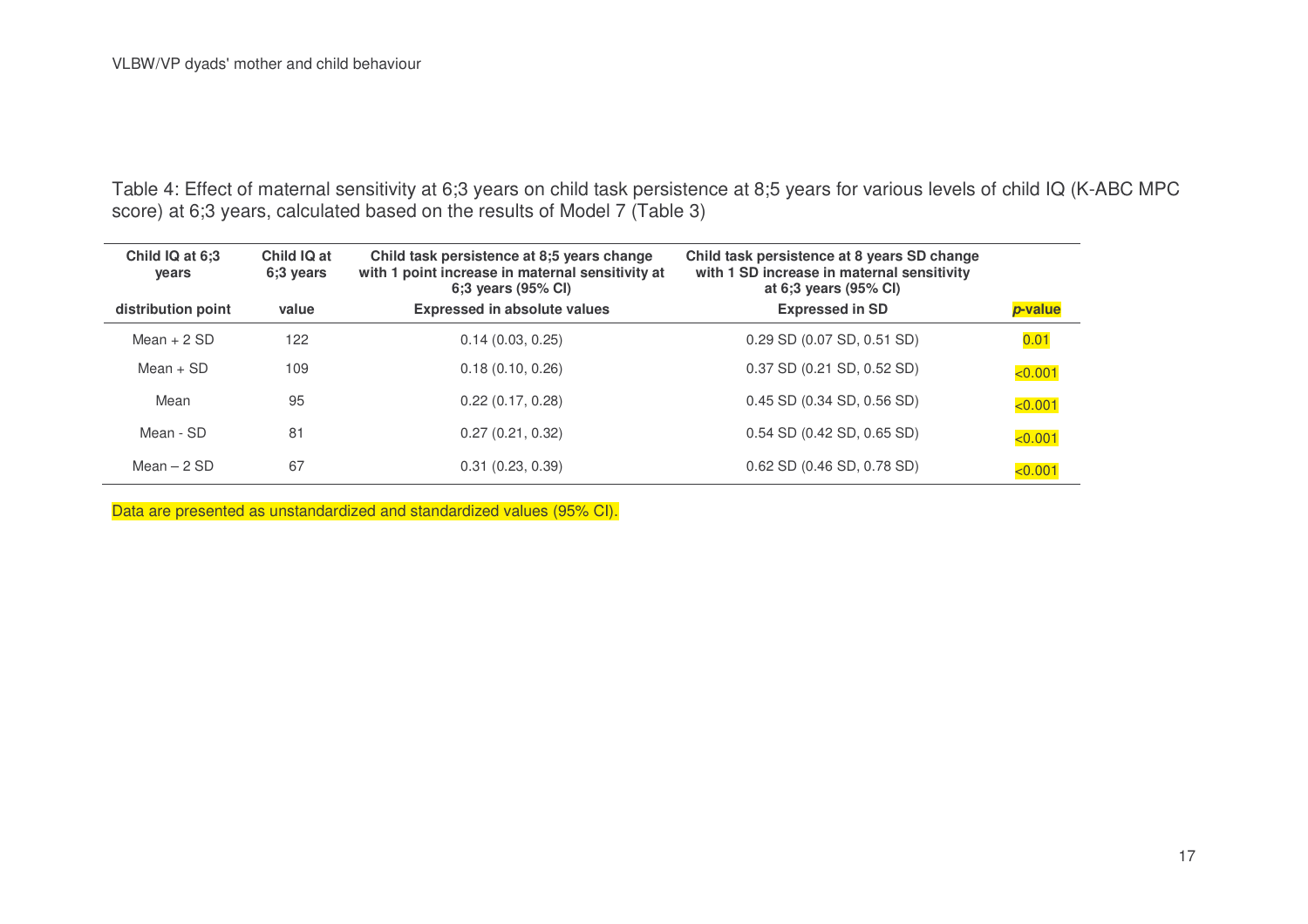**Appendix 1.** Biological, functional, and social variables of the VLBW/VP participants and dropouts

| <b>Biological and medical variables</b>     | <b>VLBW/VP</b><br><b>Participants</b><br>$(n=267)$ | <b>VLBW/VP</b><br><b>Dropouts</b><br>$(n=181)$ | <u>p-</u><br>value | Data are presented as mean (SD) for symmetrical<br>continuous variables, median for skewed, and<br>numbers (%) for categorical variables. The p-values<br>are based on t-test, Mann-Whitney U-test, or x <sup>2</sup> -test<br>(all two-tailed), correspondingly. |
|---------------------------------------------|----------------------------------------------------|------------------------------------------------|--------------------|-------------------------------------------------------------------------------------------------------------------------------------------------------------------------------------------------------------------------------------------------------------------|
|                                             |                                                    |                                                |                    |                                                                                                                                                                                                                                                                   |
| Mean birth weight, g                        | 1296 (308)                                         | 1315 (298)                                     | 0.52               |                                                                                                                                                                                                                                                                   |
| Mean gestational age, weeks                 | 30.4(2.3)                                          | 30.5(2.2)                                      | 0.60               |                                                                                                                                                                                                                                                                   |
| Child's sex, male                           | 143 (54%)                                          | 91 (50%)                                       | 0.50               |                                                                                                                                                                                                                                                                   |
| Mean maternal age at birth, years           | 28.8(4.9)                                          | 28.4(5.0)                                      | 0.41               |                                                                                                                                                                                                                                                                   |
| <b>Intensity of Neonatal Treatment</b>      | 10                                                 | 10                                             | 0.26               |                                                                                                                                                                                                                                                                   |
| SGA birth, $<$ 10th percentile              | 116 (43%)                                          | 74 (41%)                                       | 0.59               |                                                                                                                                                                                                                                                                   |
| <b>Social variables</b>                     |                                                    |                                                |                    |                                                                                                                                                                                                                                                                   |
| Mean maternal education (min = 1, max = 11) | 4.5(2.2)                                           | 4.3(1.8)                                       | 0.31               |                                                                                                                                                                                                                                                                   |
| Family adversity after birth                | 1.0                                                | 1.0                                            | 0.63               |                                                                                                                                                                                                                                                                   |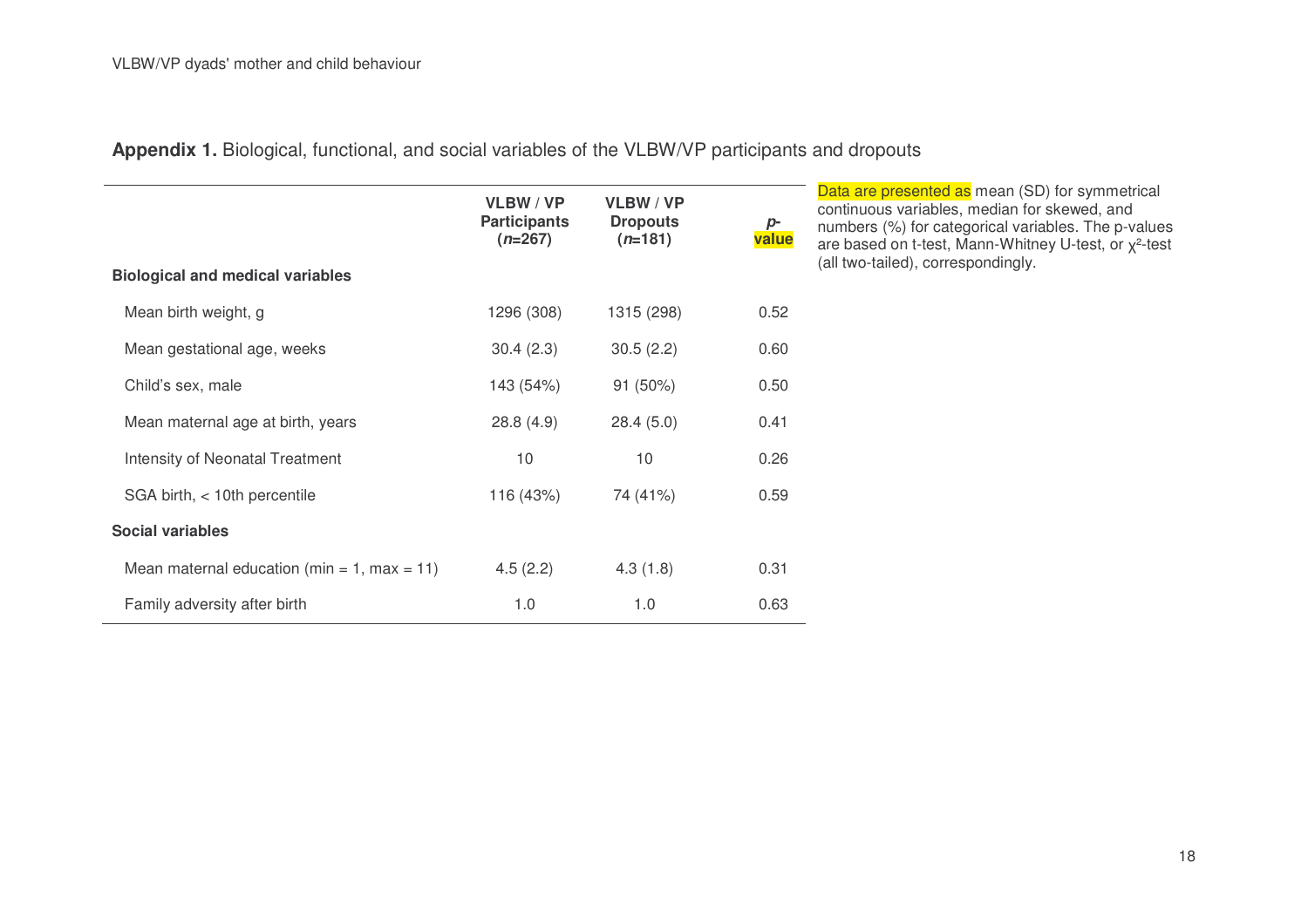**Appendix 2.** Assessment of mother-child-interactions with the etch-a-sketch (AMCIES) instruction and house templates, as presented at 6;3 (top) and 8;5 years (below)

**AMCIES instruction.** *To mother and child:* "Have you seen this before? – This is an Etch-a-Sketch. You can draw pictures with it. This button draws horizontal lines. This button draws vertical lines. You can draw diagonal or round lines by using the left and right buttons together."

*To mother:* "Would you and ... (*name of child*) like to play with this Etch-a-Sketch together? Could you do it here on this table?"

*After two minutes joint play:* "Now I would like you to draw this house shown in the picture for me. I want you to do it together. You (*mother*) take this button (*e.g. left*) and you (*child*) take this button (*e.g. right*). So this is (*child's name*) button and this is mummy's button.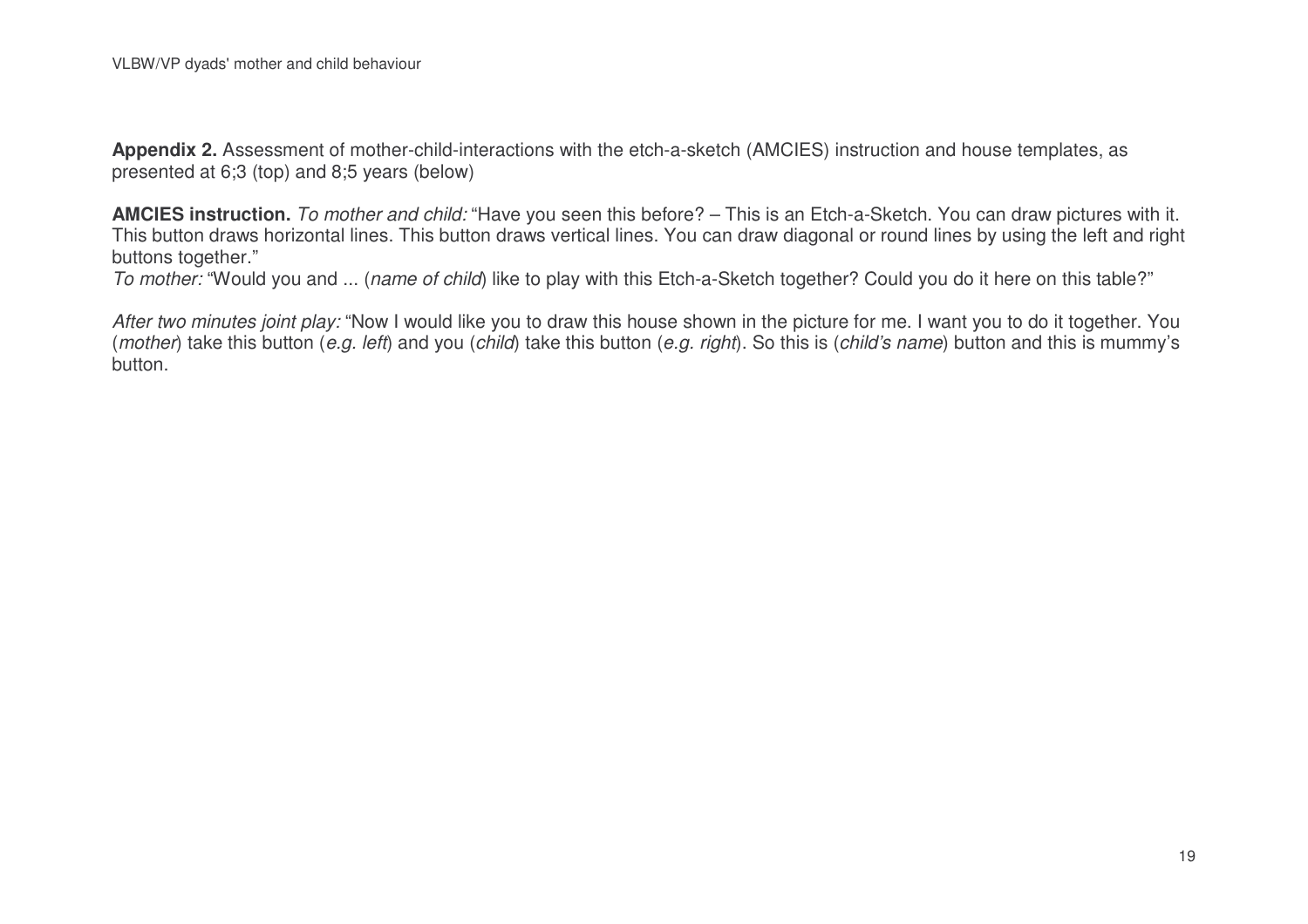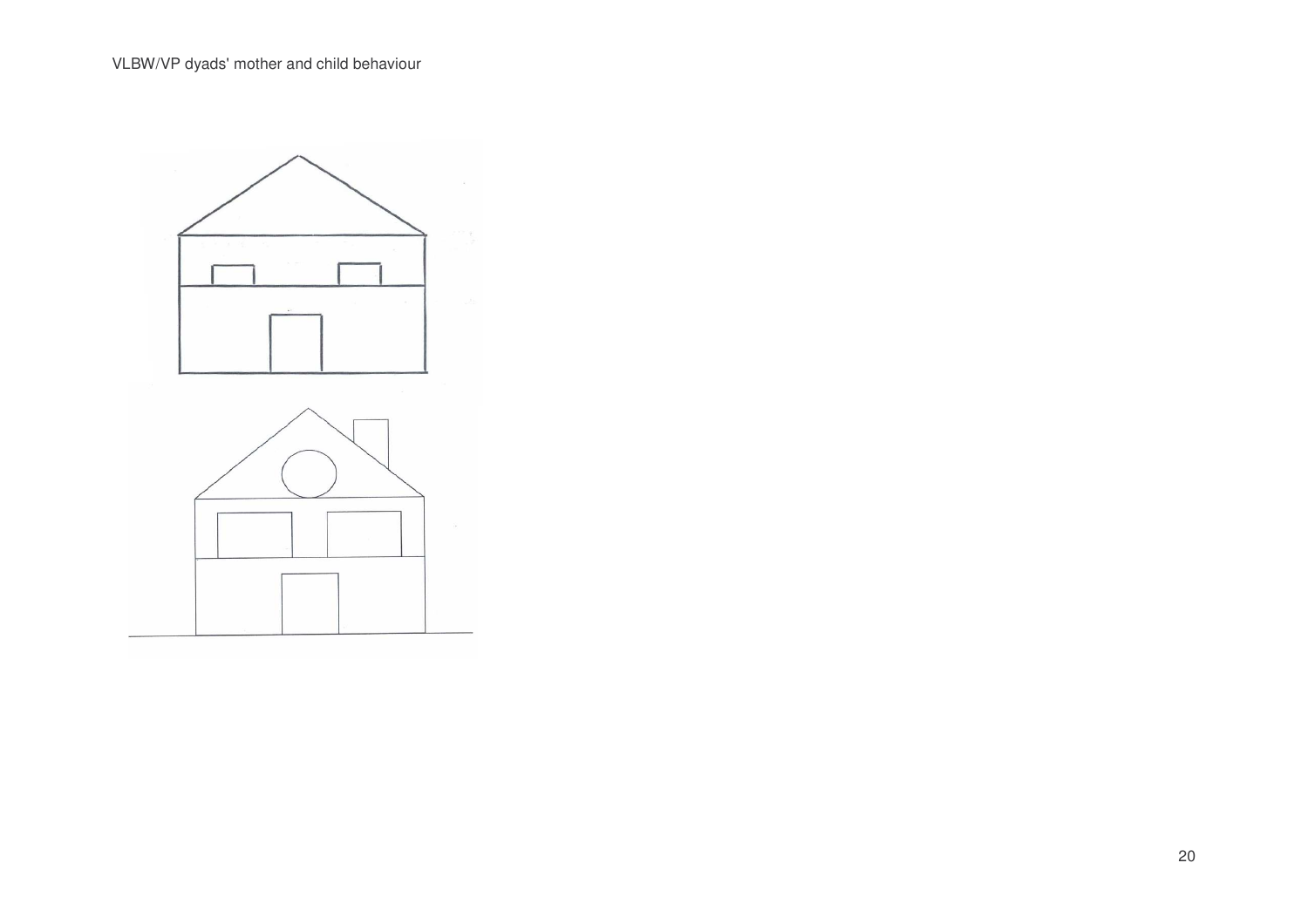# **Appendix 3**. AMCIES subscales and index scales

#### **Mother**

| <b>Verbal Control</b><br>Scale 1 (high) $-9$ (low) | The extent to which the mother verbally interacts/instructs in a directive controlling manner.                    |
|----------------------------------------------------|-------------------------------------------------------------------------------------------------------------------|
| Non-verbal Control                                 | The extent to which the mother interacts in a directive manner, physically interfering, cutting in or taking over |
| Scale 1 (high) $-9$ (low)                          | the Etch-a-Sketch or the child's knob.                                                                            |
| Criticism                                          | Frequency with which the mother criticizes the child's actions, correcting or directing the child verbally with a |
| Scale 1 (high) $-5$ (low)                          | negative tone of voice, or with high irritation.                                                                  |
| Sensitivity                                        | The extent to which the mother provides a framework in which the child is given the space to take initiative in   |
| Scale 1 (low) $-9$ (high)                          | carrying out the task as well as providing the child with encouragement and instructions when needed.             |
| <b>Dissatisfaction</b>                             | The extent to which the mother expresses dissatisfaction with her performance during the play session, e. g.      |
| Scale 1 (high) $-5$ (low)                          | by saying this is too hard, we are useless at it or by rubbing out the drawing herself.                           |
| <b>Emotional Tone</b><br>Scale 1 (low) $-9$ (high) | This scale refers to the extent to which the mother is happy during the play session.                             |
| <b>Child</b>                                       |                                                                                                                   |
| <b>Dissatisfaction</b>                             | The extent to which the child expresses dissatisfaction with his/her performance during the play session,         |
| Scale 1 (high) $-5$ (low)                          | either verbally or through action.                                                                                |
| <b>Emotional Tone</b><br>Scale 1 (low) $-9$ (high) | This scale refers to the extent to which the child is happy during the play session.                              |
| Persistence                                        | The extent to which the given task is pursued by the child, including the interest shown as well as the           |
| Scale 1 (low) $-9$ (high)                          | cooperativeness in undertaking it.                                                                                |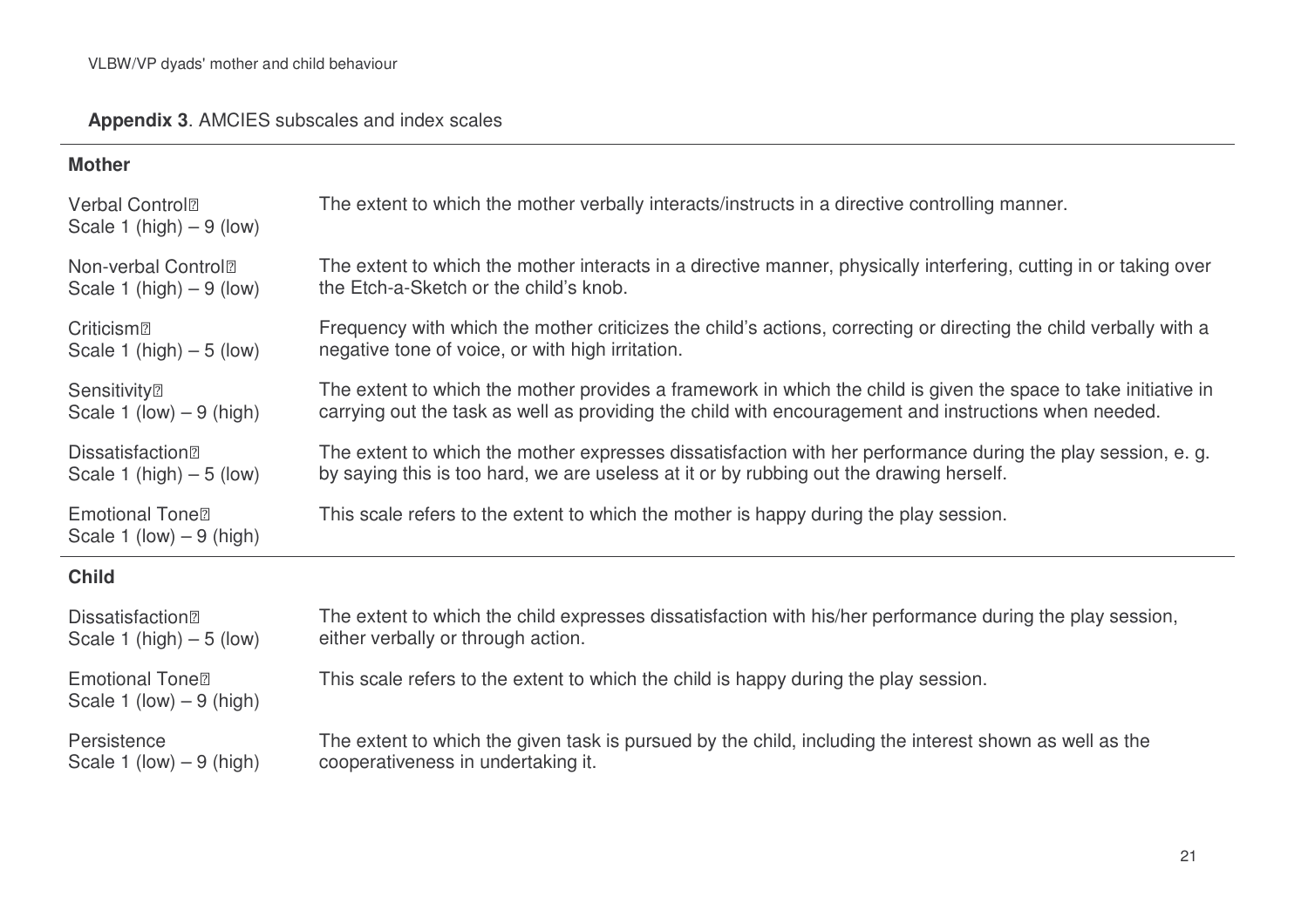| <b>Physical Activity</b><br>Scale 1 (low) $-9$ (high) | This scale refers to how physically active the child is during the task of drawing the house.              |
|-------------------------------------------------------|------------------------------------------------------------------------------------------------------------|
| Social Interaction                                    | The extent to which the child uses the mother to complete the task. Behaviour indicating social            |
| Scale 1 (low) $-9$ (high)                             | interaction/referencing are those such as looking, listening, and incorporating suggestions.               |
| <b>Joint Behaviour Scales</b>                         |                                                                                                            |
| Harmony                                               | The extent to which mother and child carry out the task in a harmonious way. This involves reciprocity and |
| Scale 1 (low) $-9$ (high)                             | general atmosphere of the whole play session.                                                              |
| Control of the Session                                | The extent to which the mother or the child are in control of the play session, influencing each other's   |
| Scale 1 (child) $-9$ (mother)                         | behaviour, and determining the outcome of the session.                                                     |
|                                                       |                                                                                                            |

**n** incorporated in Index Scale of Maternal Verbal Control, the subscale Verbal Control was recoded before merging **n**incorporated in Index Scale of Maternal Sensitivity **incorporated in Index Scale of Harmony**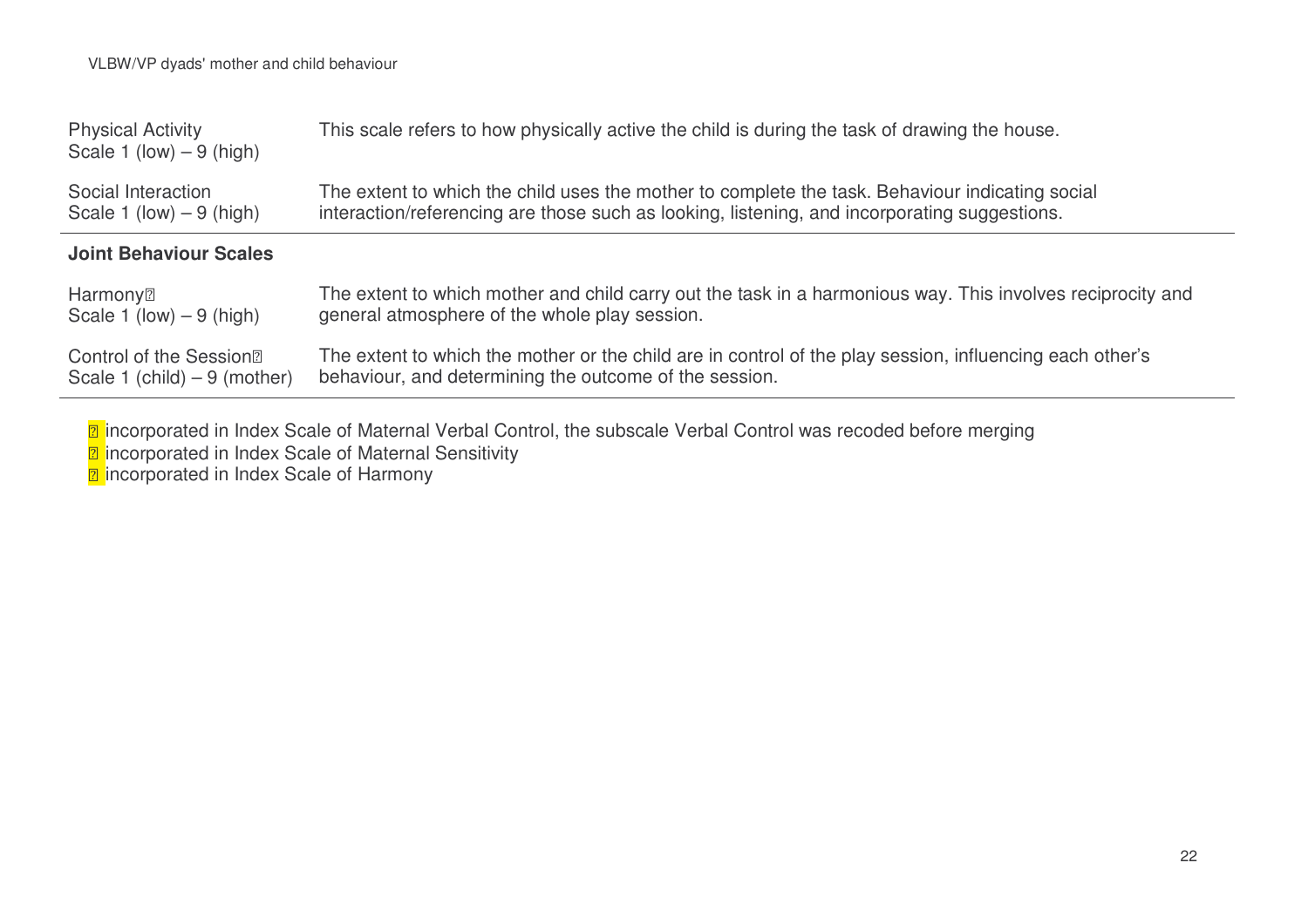**Appendix 4.** Intra-class correlation coefficients (ICCs) of the AMCIES scales at 6;3  $(N = 12)$  and 8;5 years  $(N = 18)$ 

|                          | Inter-rater reliabilities at 6 y, $N = 12$ |             |         |                                |     | Inter-rater reliabilities at 8 y, $N = 16$ |         |                                |  |  |
|--------------------------|--------------------------------------------|-------------|---------|--------------------------------|-----|--------------------------------------------|---------|--------------------------------|--|--|
|                          | <b>ICC</b>                                 | 95% CI      | p-value | within-<br>person<br><u>SD</u> | ICC | 95% CI                                     | p-value | within-<br>person<br><u>SD</u> |  |  |
| <b>Mother</b>            |                                            |             |         |                                |     |                                            |         |                                |  |  |
| <b>Verbal Control</b>    | .74                                        | $.33 - .92$ | 0.001   | 1.41                           | .84 | $.60 - .94$                                | < 0.001 | 1.38                           |  |  |
| Sensitivity              | .92                                        | $.75 - .98$ | < 0.001 | 0.94                           | .75 | $.44 - .95$                                | < 0.001 | 1.68                           |  |  |
| <b>Child</b>             |                                            |             |         |                                |     |                                            |         |                                |  |  |
| Persistence              | .73                                        | $.31 - .91$ | 0.003   | 0.94                           | .75 | $.43 - .90$                                | < 0.001 | 0.50                           |  |  |
| <b>Physical Activity</b> | .69                                        | $.24 - .90$ | 0.002   | 0.35                           | .58 | $.14 - .83$                                | 0.01    | 0.31                           |  |  |
| Social Interaction       | .72                                        | $.29 - .91$ | 0.002   | 0.94                           | .48 | $.004 - .78$                               | 0.02    | 1.25                           |  |  |
| <b>Joint Behaviour</b>   |                                            |             |         |                                |     |                                            |         |                                |  |  |
| Harmony                  | .72                                        | $.30 - .91$ | 0.002   | 1.66                           | .86 | $.65 - .95$                                | < 0.001 | 2.56                           |  |  |